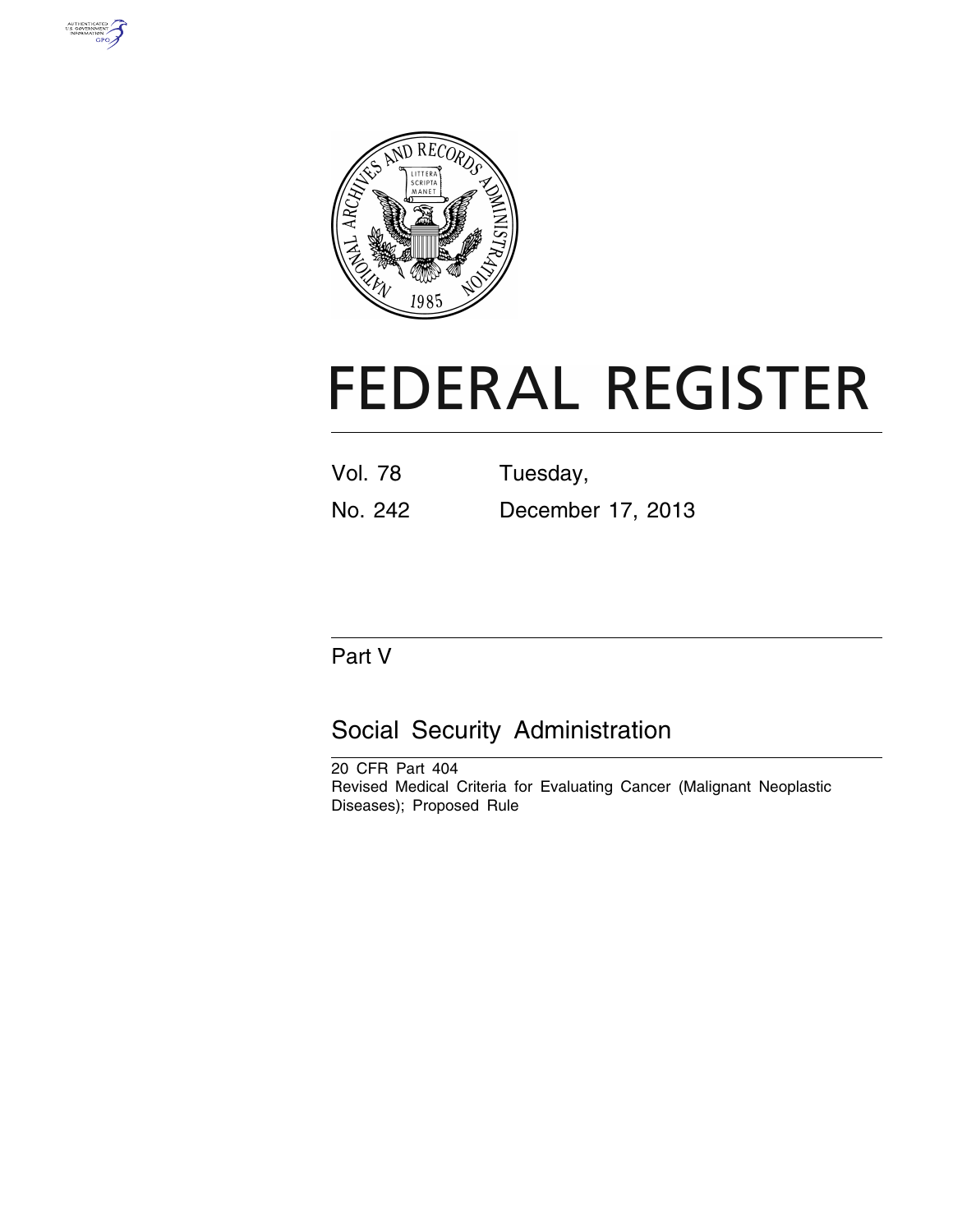# **SOCIAL SECURITY ADMINISTRATION**

# **20 CFR Part 404**

**[Docket No. SSA–2011–0098]** 

#### **RIN 0960–AH43**

# **Revised Medical Criteria for Evaluating Cancer (Malignant Neoplastic Diseases)**

**AGENCY:** Social Security Administration. **ACTION:** Notice of proposed rulemaking.

**SUMMARY:** We propose to revise the criteria in parts A and B of the Listing of Impairments (listings) that we use to evaluate cases involving cancer (malignant neoplastic diseases) in adults and children under titles II and XVI of the Social Security Act (Act). These proposed revisions reflect our adjudicative experience, advances in medical knowledge, and recommendations from medical experts we consulted, as well as public comments we received on methods of evaluating cancer.

**DATES:** To ensure that your comments are considered, we must receive them no later than February 18, 2014.

**ADDRESSES:** You may submit comments by one of three methods—Internet, fax, or mail. Do not submit the same comments multiple times or by more than one method. Regardless of which method you choose, please state that your comments refer to Docket No. SSA–2011–0098 so that we may associate your comments with the correct regulation.

*Caution:* You should be careful to include in your comments only information that you wish to make publicly available. We strongly urge you not to include in your comments any personal information, such as your Social Security number or medical information.

1. *Internet:* We recommend that you submit your comments via the Internet. Please visit the Federal eRulemaking portal at *<http://www.regulations.gov>*. Use the *Search* function to find docket number SSA–2011–0098. The system will issue a tracking number to confirm your submission. You will not be able to view your comment immediately because we must post each comment manually. It may take up to a week for your comment to be viewable.

2. *Fax:* Fax comments to (410) 966– 2830.

3. *Mail:* Address your comments to the Office of Regulations and Reports Clearance, Social Security Administration, 107 Altmeyer Building, 6401 Security Boulevard, Baltimore, Maryland 21235–6401.

Comments are available for public viewing on the Federal eRulemaking portal at *<http://www.regulations.gov>*, or in person, during regular business hours, by arranging with the contact person identified below.

### **FOR FURTHER INFORMATION CONTACT:**

Cheryl A. Williams, Office of Medical Listings Improvement, Social Security Administration, 6401 Security Boulevard, Baltimore, Maryland 21235– 6401, (410) 965–1020. For information on eligibility or filing for benefits, call our national toll-free number, 1–800– 772–1213 or TTY 1–800–325–0778, or visit our Internet site, Social Security Online, at *[http://](http://www.socialsecurity.gov)*

*[www.socialsecurity.gov](http://www.socialsecurity.gov)*.

# **SUPPLEMENTARY INFORMATION:**

# **What revisions are we proposing?**

We propose to:

• Change the name of this body system;

• Add several new listings and revise some current ones;

• Revise the introductory text of these listings to provide more information about how we evaluate cancer and to reflect the new listings; and

• Make editorial changes throughout the rules to make the rules internally consistent.

# **Why are we proposing to make these changes?**

We last issued final rules revising these listings on October 6, 2009, effective November 5, 2009.1 We stated in the preamble of the final rules that we would continue to monitor these listings and revise them, if warranted, before their eight-year effective period ends in 2017. These proposed revisions reflect our adjudicative experience, advances in medical knowledge, and recommendations from medical experts we consulted. They also reflect public comments we received on a notice of proposed rulemaking (NPRM) that we published in 2008 before issuing the final rules in 2009.2 We did not address these public comments at the time because they were outside the scope of the 2008 NPRM.

# **Why are we proposing to change the name of this body system?**

We propose to change the name of this body system from ''Malignant Neoplastic Diseases'' to ''Cancer'' to improve clarity and ease of use of the listings. While both terms represent the same condition, "cancer" is a more

commonly used term, and more recognized by the lay public and by health care professionals. The phrase ''malignant neoplastic disease'' is a term used almost exclusively, although infrequently, by health care professionals. We would also replace the term ''malignant neoplastic diseases'' with the term ''cancer'' in the introductory text and listings.

# **What changes are we proposing to make in the introductory text of the listings for evaluating cancer in adults?**

The following is a detailed explanation of the significant changes we would make to the introductory text:

# **Proposed Section 13.00E—When do we need longitudinal evidence?**

We propose to restructure current section 13.00E3 for clarity. We would also add proposed 13.00E3c to clarify how we evaluate cancer treated with multimodal antineoplastic therapy under certain listings. We would explain that we need evidence under current listings 13.02E, 13.11D, and 13.14C to establish that the treating source has initiated multimodal therapy. We also explain that we may defer adjudication if the treating source plans multimodal therapy but has not yet initiated it.

# **Proposed Section 13.00I—What do we mean by the following terms?**

We propose several changes in section 13.00I:

• We would add the term ''antineoplastic therapy'' to the list of defined terms. We would move the definition of ''antineoplastic therapy'' from current section 13.00B3 to proposed section 13.00I1. This change will make it easier for our adjudicators to find the definition for ''antineoplastic therapy.'' We would renumber the definitions in proposed section 13.00I that follow the definition for ''antineoplastic therapy.''

• We would revise and expand the definition of the term ''persistent'' in current section 13.00I4 (proposed section 13.00I5) to reflect how the meaning of this term relates to the outcome of initial antineoplastic therapy. Similarly, we would revise and expand the definition of the term ''progressive'' in current section 13.00I5 (proposed section 13.00I6) to reflect how its meaning relates to the outcome of therapy.

• We would revise and expand the definition of the term ''unresectable'' in current section 13.00I7 (proposed section 13.00I8) to explain situations in which positive surgical margins would not indicate unresectable cancer. We

<sup>1</sup> 74 FR 51229.

<sup>2</sup> 73 FR 22871 (April 28, 2008). Public comments are available at *[http://www.regulations.gov/](http://www.regulations.gov/#!docketDetail;rpp=10;po=0;D=SSA-2007-0066) [#!docketDetail;rpp=10;po=0;D=SSA-2007-0066](http://www.regulations.gov/#!docketDetail;rpp=10;po=0;D=SSA-2007-0066)*.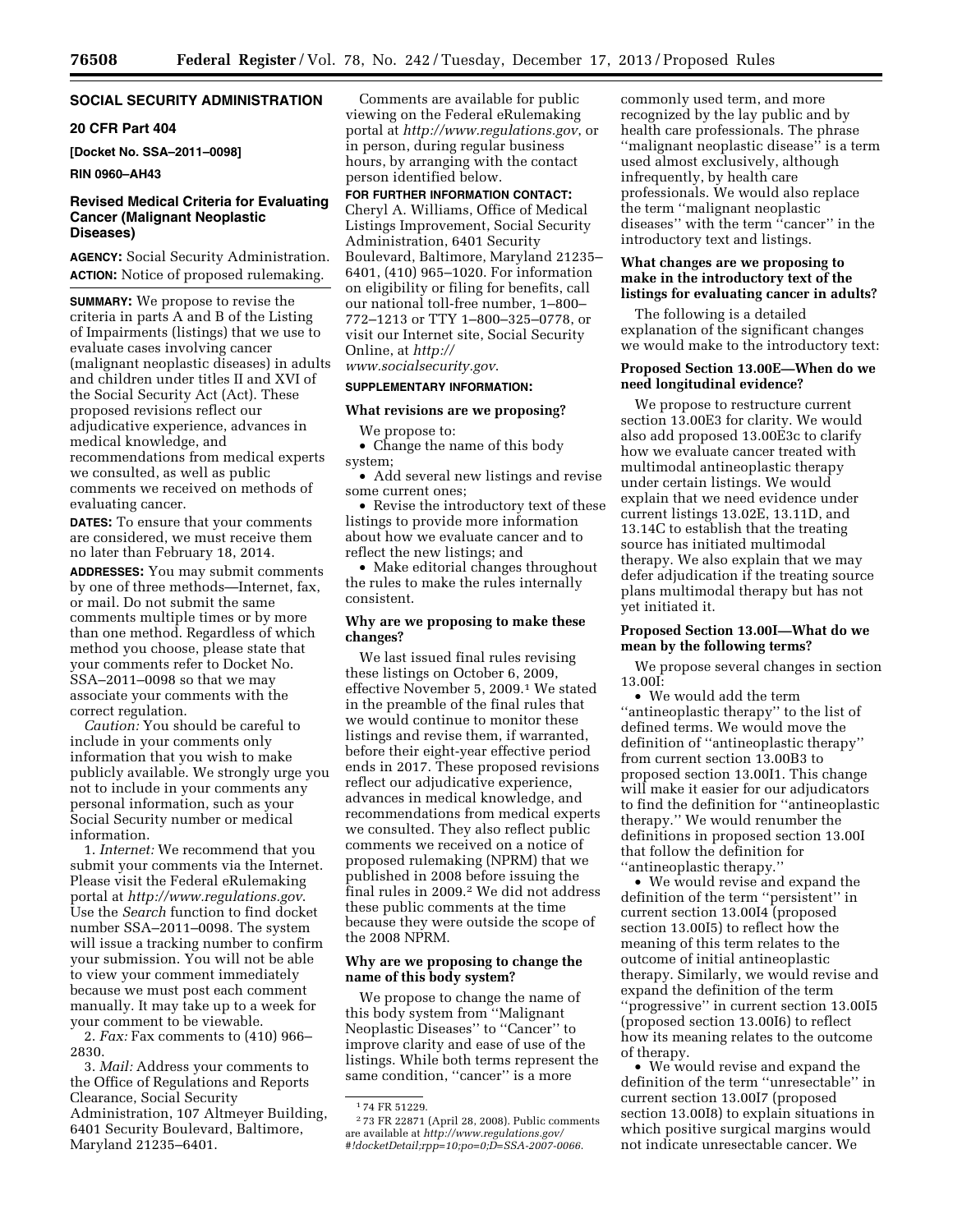propose this change because the initial surgery may be followed by additional surgery that eliminates the positive surgical margins.

# **Proposed Section 13.00K—How do we evaluate specific cancers?**

We propose several changes to current section 13.00K:

• We would revise current section 13.00K2b to explain that we consider chronic myelogenous leukemia (CML) to be in the ''accelerated'' or ''blast'' phase when the proportion of blast (immature) cells in the peripheral blood or bone marrow is 10 percent or greater. We propose this change in response to questions we have received from our adjudicators.

• We would remove the word ''ordinarily'' from current section 13.00K2d to clarify that we do not consider an increase in a person's white blood cell count alone to be sufficient evidence to determine the severity of chronic leukemia. The word ''ordinarily'' may be misinterpreted to mean there are some situations in which an increase in the white blood cell count by itself may determine severity, and this interpretation would be contrary to our intent.

• We would revise and expand current section 13.00K3 to explain that we can evaluate macroglobulinemia or heavy chain disease under current listing 13.05A2. We would make this change to recognize that current medical practice may treat macroglobulinemia as an indolent non-Hodgkin lymphoma. We also explain that we may evaluate macroglobulinemia or heavy chain disease under the appropriate listings in the hematological body system (7.00). We would make a similar change in current section 13.00K2cii to explain that we may evaluate the complications and residual impairments from chronic lymphocytic leukemia under the appropriate listings in the hematological body system.

• We would make two changes to revise and expand current section 13.00K4. First, we would use the broader heading, ''Primary breast cancer,'' rather than the current heading, ''Bilateral primary breast cancer.'' Second, we would add guidance to explain how we evaluate secondary lymphedema resulting from breast cancer treatment under proposed listing 13.10E. We would continue to include guidance in the revised section to explain how we evaluate bilateral primary breast cancer under current listing 13.10A.

• We would reorganize and revise section 13.00K6 to explain why we evaluate specific central nervous system

(CNS) cancers by diagnosis alone, unlike other CNS cancers that we evaluate based on a World Health Organization (WHO) grade. We also explain that we use the criteria in listing 13.13 to evaluate ''primary central nervous system cancers,'' which means cancers that originate within the central nervous system, that is, brain and spinal cord cancers.

• We would add section 13.00K7 to explain that we can evaluate primary peritoneal carcinoma in women under current listing 13.23E for ovarian cancer. This change responds to a public comment on the 2008 NPRM that suggested we provide guidance for evaluating this type of cancer. We can evaluate primary peritoneal carcinoma in women under listing 13.23E because the disease course, treatment, and outcome are more similar to ovarian cancer than other cancers. We also explain that we can evaluate primary peritoneal carcinoma in men under current listing 13.15A for malignant mesothelioma because many of these cases in men are similar to malignant mesothelioma.

• We would add section 13.00K8 to explain that current listing 13.24A for recurrent prostate cancer does not include ''biochemical recurrence,'' as measured with the cancer biomarker prostate-specific antigen (PSA). Although the PSA biomarker may track the progression of the person's prostate cancer, we do not consider PSA useful in determining disability because its values do not necessarily correlate with a person's degree of functional impairment.

• We would add section 13.00K9 to explain that we evaluate any malignant melanoma under proposed new listing 13.29. As we note in our detailed explanation of proposed 13.29 below, malignant melanoma may occur in places besides the skin, such as in the eyes and mucosal membranes. The proposed listing provides comprehensive criteria to reflect the full range of malignant melanomas. We would also explain that we evaluate benign melanoma under the listings in 8.00 or other affected body systems.

# **Proposed Section 13.00L—How do we evaluate cancer treatment by bone marrow or stem cell transplantation, including transplantation using stem cells from umbilical cord blood?**

We would revise current section 13.00L to further explain how we evaluate cancers treated with bone marrow or stem cell transplantation, including transplantation using stem cells from umbilical cord blood. We explain that the transplantation must

occur before we will evaluate it under the listings. We also explain that we may establish an onset date of disability that is earlier than the date of the transplantation, or the date of first treatment in a treatment regimen that includes transplantation, if an earlier onset date is consistent with the evidence in the case record.

# **How do we propose to revise the criteria in the listings for evaluating cancer in adults?**

We propose to add a criterion in several of the listings for evaluating small-cell (oat cell) carcinoma. We currently only have a listing for smallcell carcinoma in the lungs (listing 13.14). Small-cell carcinoma may originate in places in the body other than the lungs. We would add a criterion for small-cell carcinoma to the listings for these other places.3 We propose this change in light of our adjudicative experience and the current medical literature establishing that in most instances small-cell carcinomas are of listing-level severity regardless of where they occur in the body.

# **Proposed Listing 13.02—Soft Tissue Cancers of the Head and Neck (Except Salivary Glands—13.08—and Thyroid Gland—13.09)**

We propose to revise current listing 13.02 for soft tissue cancer of the head and neck by removing the requirement for persistent disease following initial *multimodal* antineoplastic therapy from current listing 13.02B. Based on our adjudicative experience and information from medical experts, we believe persistent cancer following a treatment plan using only a single mode of therapy (for example, solely radiation) is also an indication of head and neck cancer of listing-level severity. We would evaluate cancer that is either persistent or recurrent following initial antineoplastic therapy under proposed listing 13.02B. We would delete current listing 13.02C because we would also evaluate recurrent cancer under proposed listing 13.02B. We would also redesignate current listing 13.02D as listing 13.02C.

In proposed 13.02B, we also propose to exclude cancer in the true vocal cords that is persistent or recurrent following initial antineoplastic therapy.

<sup>3</sup>The criterion for evaluating small-cell (oat cell) carcinoma would be added under these proposed listings: 13.02D for soft tissue cancers of the head and neck; 13.10D for cancer of the breast; 13.15C for cancer of the pleura and mediastinum; 13.16C for cancer of the esophagus or stomach; 13.17C for cancer of the small intestine; 13.18D for cancer of the large intestine; 13.22E for cancer of the urinary bladder; 13.23F for cancers of the female genital tract; and 13.24C for cancers of the prostate gland.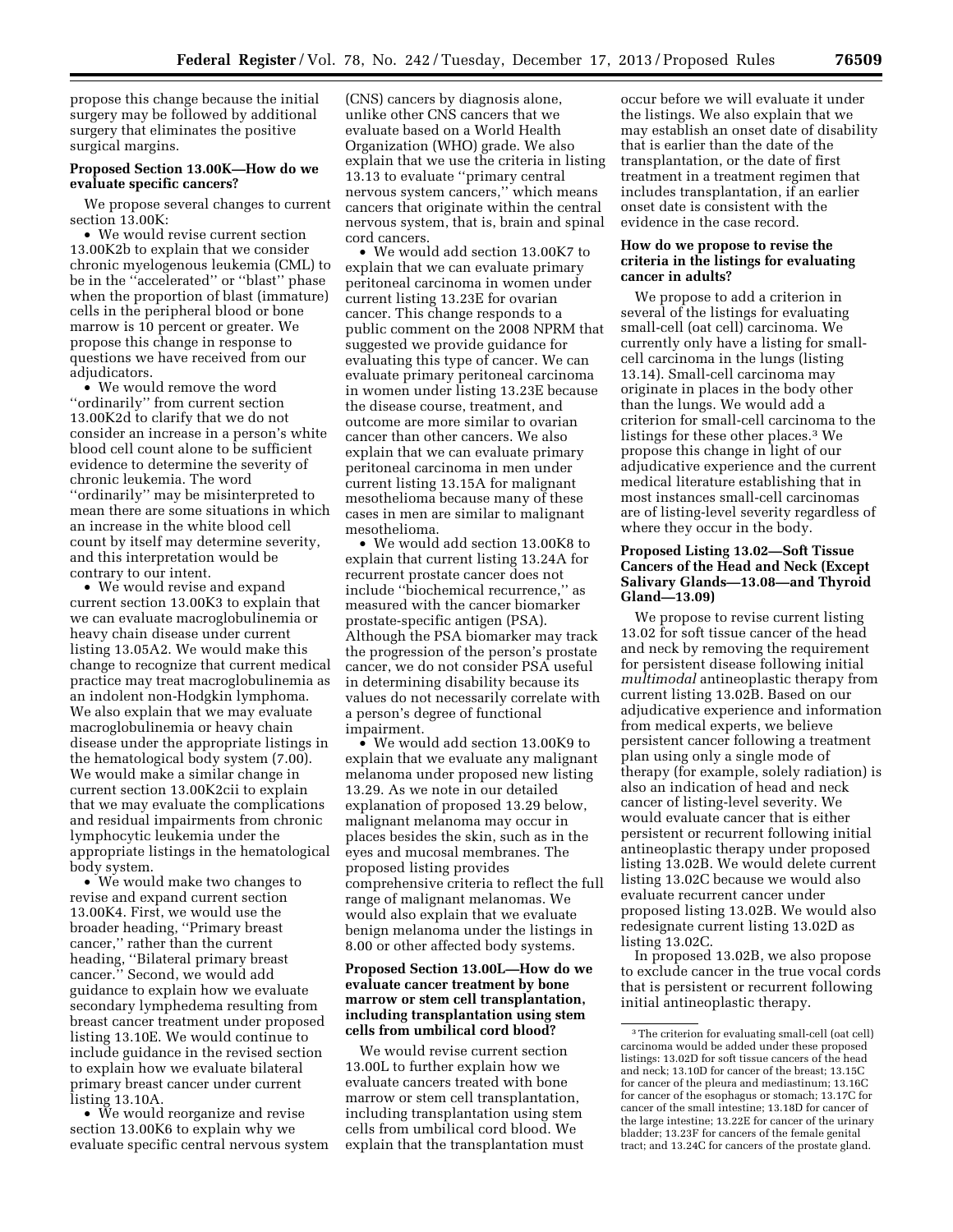Physicians often treat cancer at this location with radiation therapy to preserve the larynx, but if the cancer persists or recurs, they are able to remove the cancer with surgery.

# **Proposed Listing 13.03—Skin (Except Malignant Melanoma—13.29)**

We would revise current listing 13.03 by adding a criterion, proposed listing 13.03B, to evaluate skin cancer that invades deep extradermal structures, such as skeletal muscle, cartilage, or bone. Skin cancer with these findings is often unresectable. We propose to add this criterion to be consistent with the criteria for other cancers that are unresectable and to recognize the poor prognosis for this condition. We would evaluate malignant melanoma of the skin under proposed listing 13.29, which we explain in more detail below.

# **Proposed Listing 13.05—Lymphoma (Including Mycosis Fungoides, But Excluding T-Cell Lymphoblastic Lymphoma—13.06)**

We would add proposed listing 13.05A3 for evaluating mantle cell lymphoma (MCL), a high-grade, non-Hodgkin lymphoma. Current medical practice is unable to achieve a longlasting remission in MCL or significantly increase a person's life expectancy. Similar to other cancers (for example, liver or gallbladder cancer) with a very poor prognosis, we would consider a person disabled on a confirmed diagnosis of MCL.

# **Proposed Listing 13.10—Breast (Except Sarcoma—13.04)**

Secondary lymphedema that results from breast cancer treatment (for example, radiation treatment) may advance to the point that the person needs surgery to treat the lymphedema and restore the functional use of an upper extremity. We propose to add listing 13.10E to find the person disabled for at least 12 months from the date of this surgery that treated the secondary lymphedema. After that, we would evaluate any residual impairment(s) under the criteria for the affected body system. We propose this new criterion to recognize the debilitating effects of advanced secondary lymphedema, as well as the time needed to recover from the surgery.

# **Proposed Listing 13.12—Maxilla, Orbit, or Temporal Fossa**

We propose to make a minor editorial change to current listing 13.12C by moving the term ''base of the skull'' to the end of the sentence. We do not intend for the word ''base'' in this term to apply to the ''orbit,'' ''meninges,'' or

''sinuses.'' We believe the proposed editorial change will make the current sentence structure clearer.

#### **Proposed Listing 13.13—Nervous System**

We propose to reorganize and revise current 13.13A. We would list separately in proposed listings 13.13A1 and 13.13A2 highly malignant primary CNS cancers that we consider to be of listing-level severity by diagnosis alone. These CNS cancers include Grade III and Grade IV astrocytomas, and medulloblastoma and other primitive neuroectodermal tumors (PNETs). We would no longer require highly malignant PNETs to have documented metastases. Our adjudicative experience and the current medical literature establish that Grade III and Grade IV PNETs do not respond well to treatment and in most instances have a poor prognosis. We would evaluate all other primary CNS cancers, including lowgrade PNETs, under proposed 13.13A3 or 13.13B.

#### **Proposed Listing 13.20—Pancreas**

We propose to make a minor editorial change to current listing 13.20B for islet cell cancer of the pancreas in response to questions from our adjudicators. We would reorganize the listing to clarify that the requirement of ''physiologically active'' cancer applies to tumors that are *either* inoperable or unresectable.

# **Proposed Listing 13.23—Cancers of the Female Genital Tract—Carcinoma or Sarcoma (Including Primary Peritoneal Carcinoma)**

We propose to add listing 13.23B3 for cervical cancer that has spread to distant (for example, para-aortic or supraclavicular) lymph nodes. Current medical literature establishes that cervical cancer with involvement of distant lymph nodes is associated with a poor prognosis and short-term survival, as well as a high recurrence rate.

We also propose to make a minor editorial change in current listing 13.23E1a for ovarian cancer to clarify that the spread of the cancer beyond the pelvis includes direct extension of the tumor. We currently find claimants who have direct tumor extension to the peritoneal, omental, or bowel surfaces to be disabled based on medical equivalence to the current listing.

# **Proposed Listing 13.29—Malignant Melanoma (Including Skin, Ocular, or Mucosal Melanomas)**

We propose to evaluate malignant melanoma separately from other cancers that involve the skin. We would move

the criteria for evaluating malignant melanoma in skin from current listing 13.03B to proposed new listing 13.29. We would also evaluate malignant melanoma in the eye (ocular melanoma) and malignant melanoma in mucous membranes (mucosal melanoma) under the proposed listing. This change recognizes that malignant melanoma that originates in the eye or mucous membrane constitutes an impairment of listing-level severity. We also propose an identical listing for evaluating malignant melanoma in children (proposed listing 113.29). We currently find all such children disabled based on medical equivalence to listing 13.03B.

#### **Other Proposed Changes**

We would make nonsubstantive editorial revisions throughout these proposed rules to clarify the introductory text and listings. For example, we propose to change the term ''tumor'' to ''cancer'' in the sections of the introductory text where it is obvious that the rules apply to cancerous tumors. These editorial revisions would also include updating the medical terminology in the listings. For example, we would replace the term ''Hodgkin's disease'' with the term ''Hodgkin lymphoma'' to reflect how the medical community currently refers to this cancer.

# **What specific changes are we proposing to make in the introductory text of the listings for evaluating cancer in children?**

We propose to make the following changes to the introductory text of the childhood listings that correspond with the changes we are proposing for the introductory text of the adult listings:

• Move the definition for ''antineoplastic therapy'' from current section 113.00B3 to proposed section 113.00I1.

• Revise the definition of ''persistence'' in proposed section 113.00I4 and revise the definition of ''progressive'' in proposed section 113.00I5.

• Revise current section 113.00K2b to explain that CML is in the accelerated or blast phase if the proportion of blast cells in the peripheral blood or bone marrow is 10 percent or greater.

• Remove the word ''ordinarily'' in current section 113.00K2d.

• Revise current section 113.00K3 to provide more information about which solid tumor cancers we evaluate under listing 113.03 and which we evaluate under other listings in this body system.

• Revise current section 113.00K4 to explain that we evaluate primary CNS cancers under listing 113.13.We would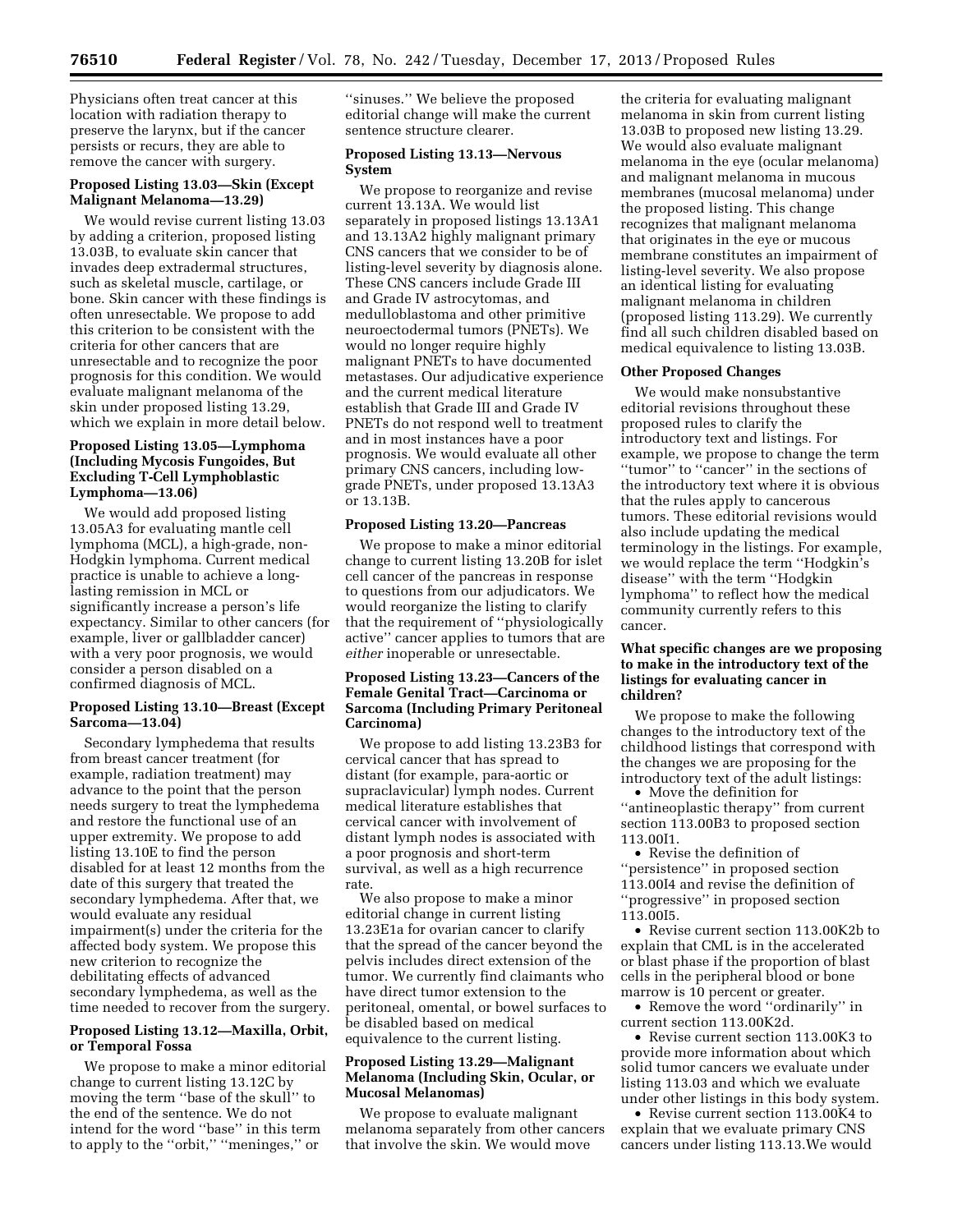also list primary CNS cancers that are highly malignant.

• Add guidance in current section 113.00L for evaluating cancers treated with bone marrow or stem cell transplantation, including transplantation using stem cells from umbilical cord blood.

• Make minor editorial changes to make the child introductory text consistent with the adult introductory text.

# **How do we propose to revise the criteria in the listings for evaluating cancer in children?**

We would revise the headings of current listings 113.05 and 113.06 to indicate that we evaluate all types of lymphoblastic lymphomas (not just the T-cell lymphomas) under 113.06. In making this change in the headings of the current listings, we would remove the specific reference to ''T-cell lymphomas'' in 113.05 and 113.06. We would also revise current listing 113.05 for evaluating non-Hodgkin lymphoma (NHL) and Hodgkin lymphoma to recognize that these cancers in children require treatment regimens that are very toxic and prolonged when they have spread to the bone marrow or to visceral organs, such as the brain, liver, or lung. With this level of cancer involvement. we would consider a child with NHL or Hodgkin lymphoma to be under a disability for 24 months from the date of diagnosis without regard to the effectiveness of treatment. After that, we would evaluate any residual impairment(s) under the criteria for the affected body system. We are not proposing similar revisions to current listings 13.05 and 13.06 for lymphomas and leukemias in adults. Pediatric lymphomas and leukemias behave differently, as they are more aggressive and more difficult to treat than most adult lymphomas and leukemias.

We would also add proposed listing 113.05D that is the same as the proposed adult listing for evaluating mantle cell lymphoma.

We would add proposed listing 113.13C to evaluate cancers of the CNS in children that are metastatic. We would also use proposed 113.13C to evaluate cancers of the CNS in children that are progressive or recurrent following initial antineoplastic therapy. We currently find disabled all children with the CNS cancer described in the proposed listing based on medical equivalence to current listing 13.13A2.

# **What is our authority to make rules and set procedures for determining whether a person is disabled under the statutory definition?**

Under the Act, we have full power and authority to make rules and regulations and to establish necessary and appropriate procedures to carry out such provisions.4

# **How long would these proposed rules be effective?**

If we publish these proposed rules as final rules, they would remain in effect for 5 years after the date they become effective, unless we extend them, or revise and issue them again.

# **Clarity of These Proposed Rules**

Executive Order 12866, as supplemented by Executive Order 13563, requires each agency to write all rules in plain language. In addition to your substantive comments on these proposed rules, we invite your comments on how to make them easier to understand.

For example:

• Would more, but shorter sections be better?

• Are the requirements in the rules clearly stated?

• Have we organized the material to suit your needs?

• Could we improve clarity by adding tables, lists, or diagrams?

• What else could we do to make the rules easier to understand?

• Do the rules contain technical language or jargon that is not clear?

• Would a different format make the rules easier to understand, such as grouping and order of sections, use of headings, paragraphing?

# **When will we start to use these rules?**

We will not use these rules until we evaluate public comments and publish final rules in the **Federal Register**. All final rules we issue include an effective date. We will continue to use our current rules until that date. If we publish final rules, we will include a summary of the relevant comments we received, along with responses, and an explanation of how we will apply the new rules.

#### **Regulatory Procedures**

*Executive Order 12866, as Supplemented by Executive Order 13563* 

We consulted with the Office of Management and Budget (OMB) and determined that these proposed rules meet the criteria for a significant regulatory action under Executive Order 12866, as supplemented by Executive Order 13563. Therefore, OMB reviewed them.

# *Regulatory Flexibility Act*

We certify that these proposed rules would not have a significant economic impact on a substantial number of small entities because they affect individuals only. Therefore, the Regulatory Flexibility Act, as amended, does not require us to prepare a regulatory flexibility analysis.

#### *Paperwork Reduction Act*

These proposed rules do not create any new, or affect any existing, collections and do not require OMB approval under the Paperwork Reduction Act.

#### *References*

We consulted the following references when we developed these proposed rules:

- Brandes, A.B., *et al.,* Adult neuroectodermal tumors of posterior fossa (medulloblastoma) and of supratentorial sites (stPNET), *Critical Reviews in Oncology Hematology,* Aug;71(2), 165– 179 (2009). doi: 10.1016/j.critrevonc.
- Chang, D.W., Lymphaticovenular bypass for lymphedema management in breast cancer patients: A prospective study, *Plastic and Reconstructive Surgery,*  Sep;126(3), 752–758 (2010). doi: 10.1055/s-0032–1323762.
- Chen, C.I., Treatment for Waldenstrom's macroglobulinemia, *Annals of Oncology,*  Apr;15(4), 550–558 (2004) (available at: *[http://annonc.oxfordjournals.org/](http://annonc.oxfordjournals.org/content/15/4/550.full) [content/15/4/550.full\).](http://annonc.oxfordjournals.org/content/15/4/550.full)* doi: 10.1093/ annonc/mdh128.
- Chen, J., *et al.,* Incidence, mortality, and prognostic factors of small-cell carcinoma of the cervix, *Obstetrics & Gynecology,* Jun;111(6), 1394–1402 (2008). Doi: 10.1097/ AOG.0b013e31817370b.
- Choueiri, T.K., *et al.,* Impact of postoperative prostate-specific antigen disease recurrence and the use of salvage therapy on the risk of death, *Cancer,* Apr;116(8), 1887–1892 (2010) (available at: *[http://](http://onlinelibrary.wiley.com/doi/10.1002/cncr.25013/pdf) [onlinelibrary.wiley.com/doi/10.1002/](http://onlinelibrary.wiley.com/doi/10.1002/cncr.25013/pdf) [cncr.25013/pdf\).](http://onlinelibrary.wiley.com/doi/10.1002/cncr.25013/pdf)* doi: 10.1002/ cncr.25013.
- Chung, B.I., *et al.,* Comparison of prostate cancer tumor volume and percent cancer in prediction of biochemical recurrence and cancer specific survival, *Urologic Oncology,* May-Jun;29(3), 314–318 (2011), electronic publication ahead of print available at: *[http://www.urologiconcology.org/article/](http://www.urologiconcology.org/article/S1078%E2%80%931439(09)00199%E2%80%939/abstract) [S1078–1439\(09\)00199–9/abstract.](http://www.urologiconcology.org/article/S1078%E2%80%931439(09)00199%E2%80%939/abstract)* doi: 10.1016/j.urolonc.2009.06.017.
- Collaborative Ocular Melanoma Study Group, The COMS randomized trial of iodine 125 brachytherapy for choroidal melanoma: V. Twelve-year mortality

<sup>4</sup>Sections 205(a), 702(a)(5), and 1631(d)(1) of the Act.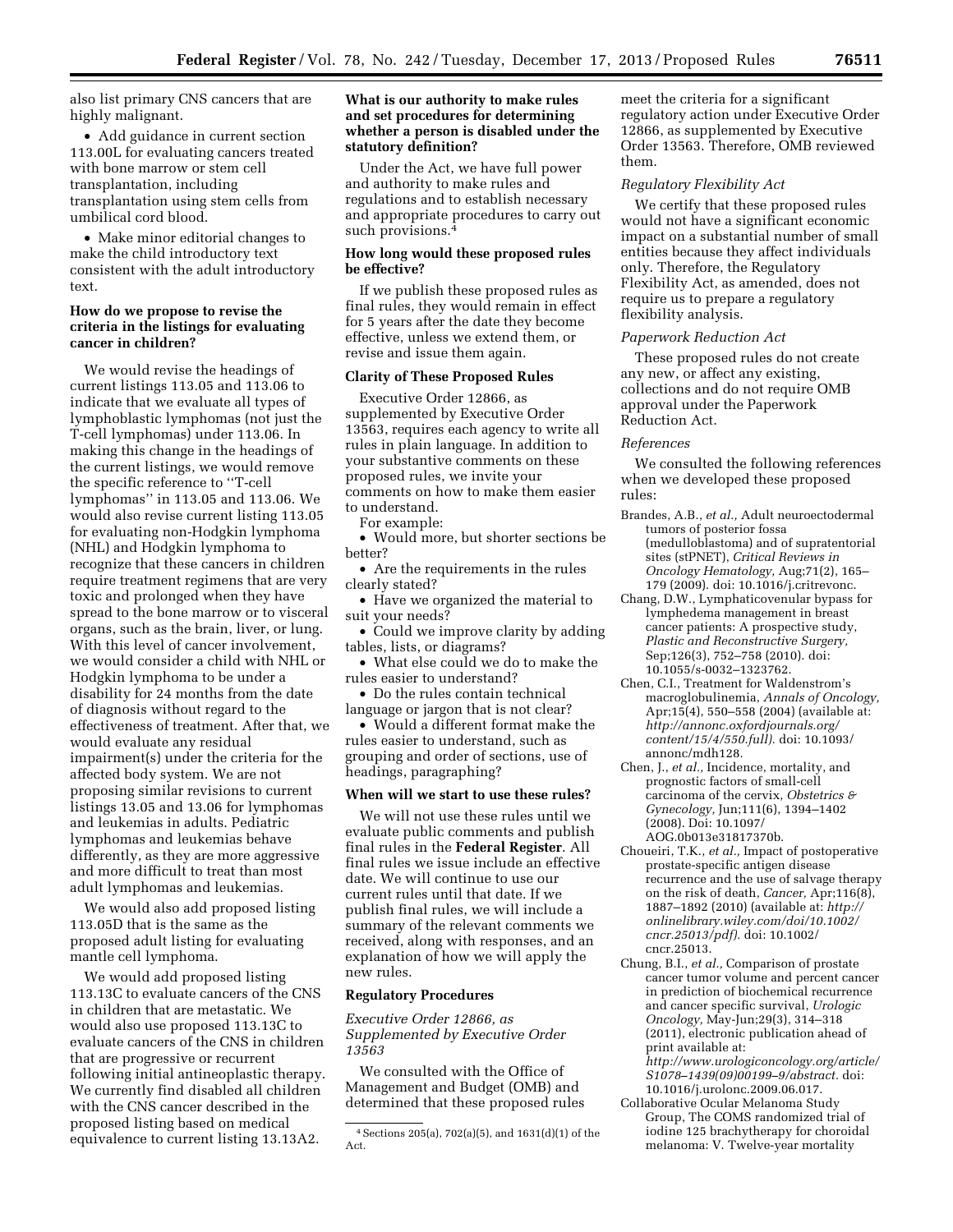rates and prognostic factors: COMS Report No. 28, *Archives of Ophthalmology,* Dec;124(12), 1684–1693 (2006).

- de Alacon, P.A., Pediatric Hodgkin lymphoma treatment and management: Management, *Medscape,* (2011)(available at *[http://emedicine.medscape.com/](http://emedicine.medscape.com/article/987101-treatment) [article/987101-treatment](http://emedicine.medscape.com/article/987101-treatment)*).
- Erickson, V.S., *et al.,* Arm edema in breast cancer patients, *Journal of the National Cancer Institute,* Jan;93(2), 96–111 (2001) (available at: *[http://](http://jnci.oxfordjournals.org/content/93/2/96.full.pdf+html) [jnci.oxfordjournals.org/content/93/2/](http://jnci.oxfordjournals.org/content/93/2/96.full.pdf+html) [96.full.pdf+html](http://jnci.oxfordjournals.org/content/93/2/96.full.pdf+html)*).

Gartner, R., *et al.,* Self-reported armlymphedema and functional impairment after breast cancer treatment—A nationwide study of prevalence and associated factors, *The Breast,* Dec;19(6), 506–515 (2010). doi: 10.1016/ j.breast.2010.05.015.

Goy, A., *et al.,* Mantle cell lymphoma: The promise of new treatment options, *Critical Reviews in Oncology/ Hematology,* Sep;80(1), 69–86 (2011), electronic publication ahead of print, available at: *[http://www.croh](http://www.croh-online.com/article/PIIS1040842810002167/abstract?rss=yes)[online.com/article/](http://www.croh-online.com/article/PIIS1040842810002167/abstract?rss=yes) [PIIS1040842810002167/abstract?rss=yes.](http://www.croh-online.com/article/PIIS1040842810002167/abstract?rss=yes)* 

doi: 10.1016/j.critrevonc.2010.09.003. Hicks, M.J., *et al.,* Oral mucosal melanoma: Epidemiology and pathobiology, *Oral* 

- *Oncology,* Mar;36(2), 152–169 (2000). Jafee, E.S., *et al.,* eds, *World Health Organization Classification of Tumours: Pathology and Genetics of Tumours of Haematopoietic and Lymphoid Tissues,*  Lyon: IARC Press, (2001).
- Johnson, J.M., Pediatric Non-Hodgkin lymphoma treatment and management, *Medscape,* (2011) (available at: *[http://](http://emedicine.medscape.com/article/987540-treatment#aw2aab6b6b3) [emedicine.medscape.com/article/](http://emedicine.medscape.com/article/987540-treatment#aw2aab6b6b3) [987540-treatment#aw2aab6b6b3](http://emedicine.medscape.com/article/987540-treatment#aw2aab6b6b3)*).

Johnson, J.M., Pediatric Non-Hodgkin lymphoma workup: Staging, *Medscape,*  (2011) (available at: *[http://](http://emedicine.medscape.com/article/987540-workup) [emedicine.medscape.com/article/](http://emedicine.medscape.com/article/987540-workup) [987540-workup](http://emedicine.medscape.com/article/987540-workup)*).

Karkhaneh, R., *et al.,* Long-term surgical outcome of posterior choroidal melanoma treated by endoresection, *Retina,* Sep;27(7), 908–914 (2007).

Kenney, B., *et al.,* Primary malignant melanoma of the transverse colon: Report of a case and review of literature, *International Journal of Surgical Pathology,* Oct;15(4), 401–407 (2007).

- Kidd, E.A., *et al.,* Lymph node staging by positron emission tomography in cervical cancer: Relationship to prognosis, *Journal of Clinical Oncology,*  Apr;28(12), 2108–2113 (2010). doi: 10.1200/JCO.2009.25.4151.
- Kim, J.H., *et al.,* Extrapulmonary small-cell carcinoma: A single-institution experience, *Japanese Journal of Clinical Oncology,* May;34(5), 250–254 (2004) (available at: *[http://](http://jjco.oxfordjournals.org/content/34/5/250.full.pdf+html) [jjco.oxfordjournals.org/content/34/5/](http://jjco.oxfordjournals.org/content/34/5/250.full.pdf+html) [250.full.pdf+html](http://jjco.oxfordjournals.org/content/34/5/250.full.pdf+html)*).

Kliegman, R.M., *et al.,* eds., *Nelson Textbook of Pediatrics,* Nineteenth Edition, Philadelphia: Saunders, 2011.

Madan, V., *et al.,* Non-melanoma skin cancer, *The Lancet,* Feb;375(9715), 673–685

(2010). doi: 10.1016/S0140– 6736(09)61196–X.

- Mansor, S., *et al.,* Borderline ovarian mucinous neoplasm recurring as smallcell carcinoma of hypercalcemic type: Evidence for an epithelial histogenesis and relationship with ovarian mucinous tumors for this enigmatic neoplasm, *International Journal of Gynecological Pathology,* Jul;30(4), 380–385 (2011). doi: 10.1097/PGP.0b013e318209aebc.
- McLean, N., *et al.,* Primary mucosal melanoma of the head and neck. Comparison of clinical presentation and histopathologic features of oral and sinonasal melanoma, *Oral Oncology,*  Nov;44(11), 1039–1046 (2008). doi: 10.1016/j.oraloncology.2008.01.014.
- Mendenhal, W.M., *et al.,* Head and neck mucosal melanoma, *American Journal of Clinical Oncology,* Dec;28(6), 626–630 (2005) (available at: *[http://](http://oralcancerfoundation.org/facts/pdf/melanoma.pdf) [oralcancerfoundation.org/facts/pdf/](http://oralcancerfoundation.org/facts/pdf/melanoma.pdf) [melanoma.pdf](http://oralcancerfoundation.org/facts/pdf/melanoma.pdf)*).
- Mueller, S., *et al.,* Pediatric brain tumors: Current treatment strategies for future therapeutic approaches, *Neurotherapeutics: The Journal of the American Society for Experimental Neurotherapeutics,* Jul;6(3), 570–586 (2009). doi: 10.1016/j.nurt.2009.
- Nofech-Mozes, S., *et al.,*  Immunophenotyping of serous carcinoma of the female genital tract, *Modern Pathology,* Sep;21(9), 1147–1155 (2008) (available at: *[http://](http://www.nature.com/modpathol/journal/v21/n9/full/modpathol2008108a.html) [www.nature.com/modpathol/journal/](http://www.nature.com/modpathol/journal/v21/n9/full/modpathol2008108a.html) [v21/n9/full/modpathol2008108a.html](http://www.nature.com/modpathol/journal/v21/n9/full/modpathol2008108a.html)*). doi: 10.1038/modpathol.2008.108.
- Obrador-Hevia, A., *et al.,* Molecular biology of mantle cell lymphoma: From profiling studies to new therapeutic strategies, *Blood Reviews,* Sep;23(5), 205–216 (2009). doi: 10.1016/j.blre.2009.03.001.
- Patrick, R.J., *et al.,* Primary mucosal melanoma, *Journal of the American Academy of Dermatology,* May;56(5), 828–834 (2007).
- Pentheroudakis, G., *et al.,* Serous papillary peritoneal carcinoma: Unknown primary tumour, ovarian cancer counterpart or distinct entity? A systematic review, *Critical Reviews in Oncology Hematology,* Jul;75(1), 27–42 (2010). doi: 10.1016/j.critrevonc.2009.10.003.
- Pizer, B., *et al.,* Treatment of recurrent central nervous system primitive neuroectodermal tumours in children and adolescents: Results of a Children's Cancer and Leukaemia Group study, *European Journal of Cancer,* Jun;47(9), 1389–1397 (2011). doi: 10.1016/ j.ejca.2011.03.004.
- Prasad, M.L., *et al.,* Primary mucosal melanoma of the head and neck: A proposal for microstaging localized, stage 1 (lymph node-negative) tumors, *Cancer,*  Apr;100(8), 1657–1664 (2004).
- Rineer, J., *et al.,* Small-cell carcinoma of the breast, *Journal of the National Medical Association,* Oct;101(10), 1061–1064 (2009).
- Sakorafas, G.H., *et al.,* Lymphedema following axillary lymph node dissection for breast cancer, *Surgical Oncology,*  Nov;15(3), 153–165 (2006).
- Schefler, A. C., *et al.,* Brachytherapy for uveal melanoma: New Developments and controversies, *Retinal Physician,*  (2009) (available at: *[http://](http://www.retinalphysician.com/printarticle.aspx?article=103458) [www.retinalphysician.com/](http://www.retinalphysician.com/printarticle.aspx?article=103458) [printarticle.aspx?article=103458](http://www.retinalphysician.com/printarticle.aspx?article=103458)*).
- Sinacki, M., *et al.,* Pattern of care in locally advanced breast cancer: Focus on local therapy, *The Breast,* Apr;20(2), 145–150 (2011). doi: 10.1016/j.breast.2010.08.008.
- Soto, D.E., *et al.,* Limited-stage extrapulmonary small-cell carcinoma: Outcomes after modern chemotherapy and radiotherapy, *The Cancer Journal,*  Aug;13(4), 243–246 (2007).
- Suami, H., *et al.,* Overview of surgical treatments for breast cancer-related lymphedema, *Plastic and Reconstructive Surgery,* Dec;126(6), 1853–1863 (2010). doi: 10.1097/PRS.0b013e3181f44658.
- Walsh, S.H., *et al.,* Lymphoplasmacytic lymphoma/Waldenstrom's macroglobulinemia derives from an extensively hypermutated B cell that lacks ongoing somatic hypermutation, *Leukemia Research,* Jul;29(7), 729–734 (2005).
- Warren, A.G., *et al.,* Lymphedema: A comprehensive review, *Annals of Plastic Surgery,* Oct;59(4), 464–472 (2007).
- Yii, NW., *et al.,* Mucosal malignant melanoma of the head and neck: The Marsden experience over half a century, *Clinical Oncology,* Jun;15(4), 199–204 (2003).

We included these references in the rulemaking record for these proposed rules and will make them available for inspection by interested individuals who make arrangements with the contact person above.

(Catalog of Federal Domestic Assistance Program Nos. 96.001, Social Security— Disability Insurance; 96.002, Social Security—Retirement Insurance; 96.004, Social Security—Survivors Insurance; and 96.006, Supplemental Security Income)

# **List of Subjects in 20 CFR Part 404**

Administrative practice and procedure, Blind, Disability benefits, Old-age, Survivors, and Disability Insurance, Reporting and recordkeeping requirements, Social security.

Dated: December 6, 2013.

**Carolyn W. Colvin,** 

*Acting Commissioner of Social Security.* 

For the reasons set out in the preamble, we propose to amend 20 CFR chapter III part 404 subpart P as set forth below:

# **PART 404—FEDERAL OLD-AGE, SURVIVORS AND DISABILITY INSURANCE (1950–)**

# **Subpart P—Determining Disability and Blindness**

■ 1. The authority citation for subpart P of part 404 continues to read as follows: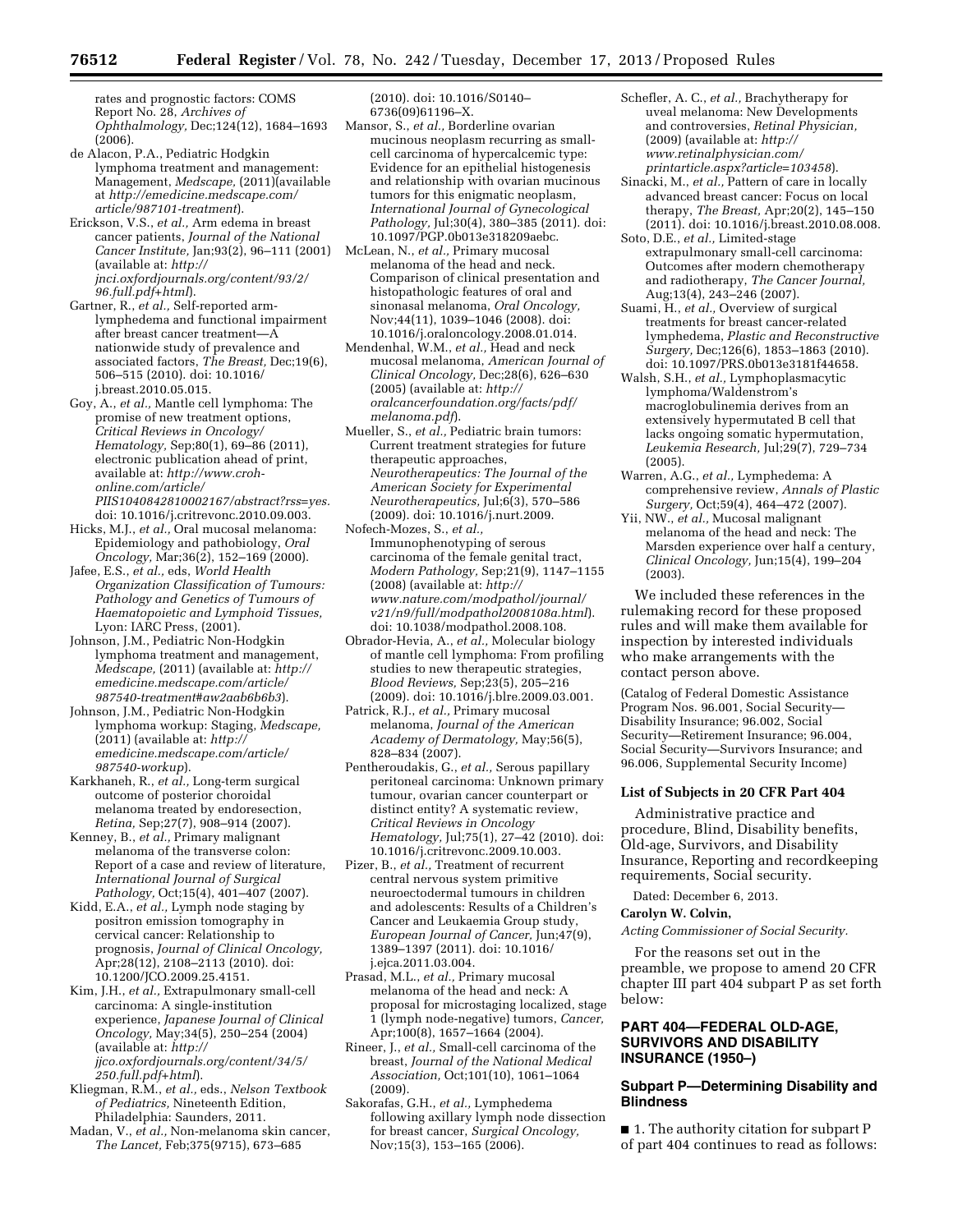**Authority:** Secs. 202, 205(a)–(b) and (d)– (h), 216(i), 221(a), (i), and (j), 222(c), 223, 225, and 702(a)(5) of the Social Security Act (42 U.S.C. 402, 405(a)–(b), and (d)–(h), 416(i), 421(a), (i), and (j), 422(c), 423, 425, and 902(a)(5)); sec. 211(b), Pub. L. 104–193, 110 Stat. 2105, 2189; sec. 202, Pub. L. 108–203, 118 Stat. 509 (42 U.S.C. 902 note).

■ 2. Amend appendix 1 to subpart P of part 404 as follows:

■ a. Revise item 14 of the introductory text before part A of appendix 1.

■ b. Amend part A by revising the body system name for section 13.00 in the table of contents.

■ c. Revise section 13.00 of part A of appendix 1.

 $\vec{a}$ . Amend listing 13.02 of part A of appendix 1 by revising the heading, revising current listing 13.02B, deleting current listing 13.02C, redesignating current listing 13.02D as 13.02C, and adding new listings 13.02D and 13.02E. ■ e. Amend listing 13.03 of part A of appendix 1 by revising listing 13.03B.

■ f. Amend listing 13.05 of part A of appendix 1 by revising listing 13.05A2, adding listing 13.05A3 and replacing the word ''disease'' with the word ''lymphoma'' in listing 13.05B.

■ g. Amend listing 13.06 of part A of appendix 1 by adding a cross-reference in the first sentence of listing 13.06B1. ■ h. Amend listing 13.10 of part A of appendix 1 by revising 13.10A, adding the word ''OR'' after listing 13.10C, and adding listings 13.10D and 13.10E. ■ i. Amend listing 13.11 of part A of appendix 1 by replacing the word ''tumor'' in listing 13.11B with the word ''cancer'' and the word ''tumors'' in listing 13.11D with the word ''cancers,'' and adding a cross-reference to the first sentence of listing 13.11D.

■ j. Amend listing 13.12 of part A of appendix 1 by revising 13.12C.

■ k. Revise listing 13.13 of part A of appendix 1.

■ l. Amend listing 13.14 of part A of appendix 1 by adding a cross-reference in the first sentence of listing 13.14C.

■ m. Amend listing 13.15 of part A of appendix 1 by adding the word ''OR'' after listing 13.15B, and adding listing 13.15C.

■ n. Amend listing 13.16 of part A of appendix 1 by adding the word ''OR'' after listing 13.16B, and adding listing 13.16C.

■ o. Amend listing 13.17 of part A of appendix 1 by adding the word ''OR'' after listing 13.17B, and adding listing 13.17C.

■ p. Amend listing 13.18 of part A of appendix 1 by adding the word ''OR'' after listing 13.18C, and adding listing 13.18D.

■ q. Amend listing 13.19 of part A of appendix 1 by replacing the word ''tumors'' with the word ''cancer.''

■ **r.** Amend listing 13.20 of part A of appendix 1 by revising listing 13.20B. ■ s. Amend listing 13.22 of part A of appendix 1 by adding the word ''OR'' after listing 13.22D, and adding listing 13.22E.

■ t. Amend listing 13.23 of part A of appendix 1 by revising listings 13.23B and 13.23E, adding the word ''OR'' after listing 13.23E, and adding listing 13.23F.

■ u. Amend listing 13.24 of part A of appendix 1 by revising listing 13.24A, adding the word "OR" after listing 13.24B, and adding listing 13.24C.

■ v. Amend listing 13.25 of part A of appendix 1 by replacing the word ''tumor'' with the word ''cancer.''

■ w. Amend listing 13.28 of part A of appendix 1 by replacing the phrase ''malignant neoplastic diseases'' with the word ''cancer.''

■ x. Add listing 13.29 after listing 13.28 of part A of appendix 1.

■ y. Revise section 113.00 of part B of appendix 1.

■ z. Amend listing 113.03 of part B of appendix 1 by changing the phrase ''2 years'' to the phrase ''24 months'' in listings 113.03A and 113.03B.

■ aa. Amend listing 113.05 of part B of appendix 1 by revising listings 113.05A and 113.05B, adding the word ''OR'' after listing 113.05C, and adding listing 113.05D.

■ bb. Amend listing 113.06 of part B of appendix 1 by revising the first sentence of listing 113.06A and adding a crossreference to the first sentence of listing 113.06B1.

■ cc. Revise listing 113.13 of part B of appendix 1.

■ dd. Add listing 113.29 after listing 113.21 of part B of appendix 1.

The revisions and additions read as follows:

# **Appendix 1 to Subpart P of Part 404— Listing of Impairments**

\* \* \* \* \*

14. Cancer (Malignant Neoplastic Diseases) (13.00 and 113.00): [*DATE 5 YEARS AFTER EFFECTIVE DATE OF THE FINAL RULES*]. \* \* \* \* \*

**Part A** 

\* \* \* \* \*

*13.00 Cancer (Malignant Neoplastic Diseases)* 

#### **13.00 CANCER (MALIGNANT NEOPLASTIC DISEASES)**

\* \* \* \* \*

A. *What impairments do these listings cover?* We use these listings to evaluate all cancers (malignant neoplastic diseases), except certain cancers associated with human immunodeficiency virus (HIV) infection. If you have HIV infection, we use the criteria in 14.08E to evaluate carcinoma

of the cervix, Kaposi sarcoma, lymphoma, and squamous cell carcinoma of the anal canal and anal margin.

B. *What do we consider when we evaluate cancer under these listings?* We will consider factors including:

1. Origin of the cancer.

2. Extent of involvement.

3. Duration, frequency, and response to antineoplastic therapy.

4. Effects of any post-therapeutic residuals. C. *How do we apply these listings?* We apply the criteria in a specific listing to a cancer originating from that specific site.

D. *What evidence do we need?* 

1. We need medical evidence that specifies the type, extent, and site of the primary, recurrent, or metastatic lesion. When the primary site cannot be identified, we will use evidence documenting the site(s) of metastasis to evaluate the impairment under 13.27.

2. For operative procedures, including a biopsy or a needle aspiration, we generally need a copy of both the:

a. Operative note, and

b. Pathology report.

3. When we cannot get these documents, we will accept the summary of hospitalization(s) or other medical reports. This evidence should include details of the findings at surgery and, whenever appropriate, the pathological findings.

4. In some situations, we may also need evidence about recurrence, persistence, or progression of the cancer, the response to therapy, and any significant residuals. (See 13.00G.)

E. *When do we need longitudinal evidence?*  1. *Cancer with distant metastases.* We generally do not need longitudinal evidence for cancer that has metastasized beyond the regional lymph nodes because this cancer usually meets the requirements of a listing. Exceptions are for cancer with distant metastases that we expect to respond to antineoplastic therapy. For these exceptions, we usually need a longitudinal record of 3 months after therapy starts to determine whether the therapy achieved its intended effect, and whether this effect is likely to persist.

2. *Other cancers.* When there are no distant metastases, many of the listings require that we consider your response to initial antineoplastic therapy; that is, the initial planned treatment regimen. This therapy may consist of a single modality or a combination of modalities; that is, multimodal therapy. (See 13.00I4.)

3. *Types of treatment.* 

a. Whenever the initial planned therapy is a single modality, enough time must pass to allow a determination about whether the therapy will achieve its intended effect. If the treatment fails, the failure often happens within 6 months after treatment starts, and there will often be a change in the treatment regimen.

b. Whenever the initial planned therapy is multimodal, we usually cannot make a determination about the effectiveness of the therapy until we can determine the effects of all the planned modalities. In some cases, we may need to defer adjudication until we can assess the effectiveness of therapy. However,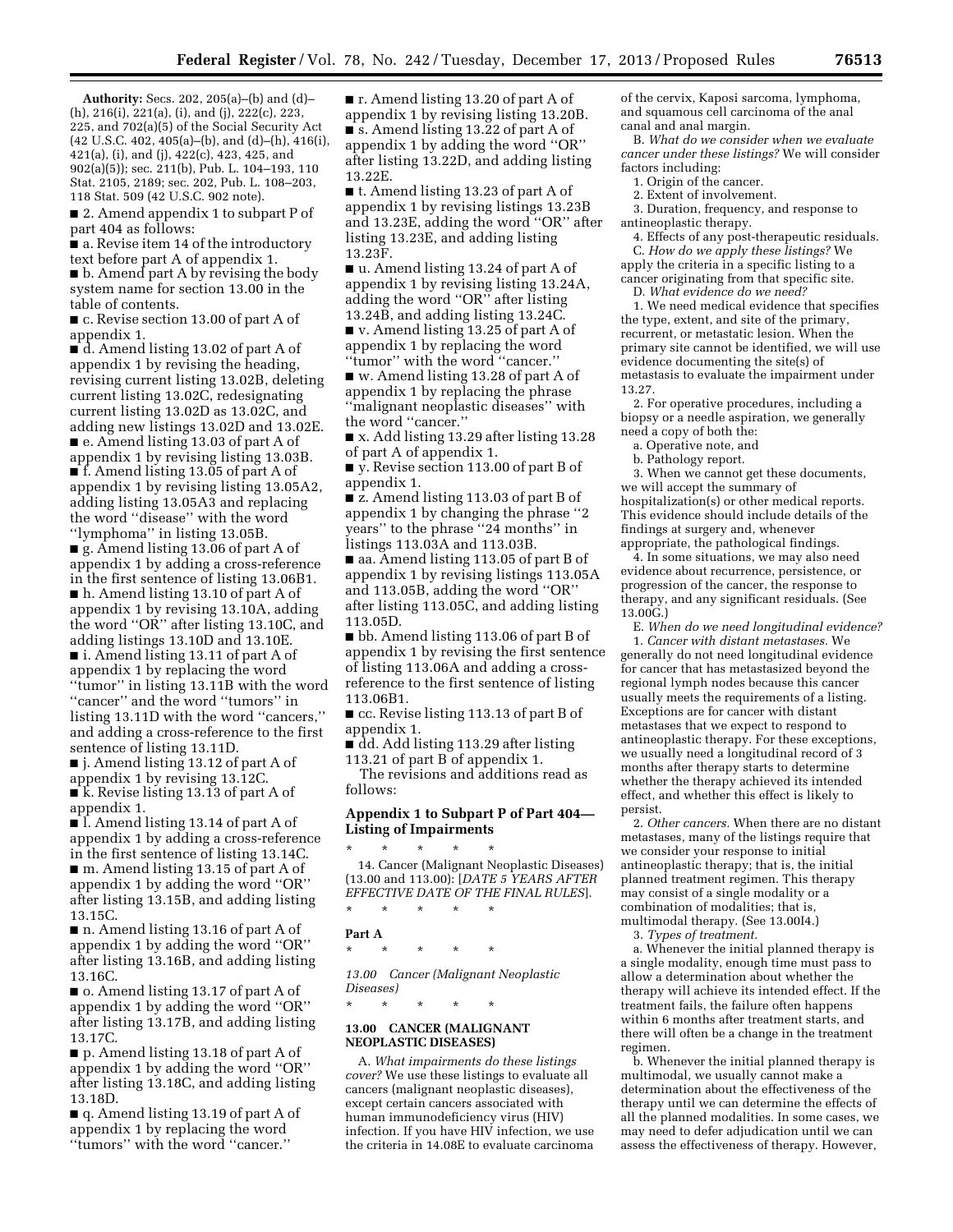we do not need to defer adjudication to determine whether the therapy will achieve its intended effect if we can make a fully favorable determination or decision based on the length and effects of therapy, or the residuals of the cancer or therapy (see 13.00G).

c. We need evidence under 13.02E, 13.11D, and 13.14C to establish that your treating source initiated multimodal antineoplastic therapy. We do not need to make a determination about the length or effectiveness of your therapy. Multimodal therapy has been initiated, and satisfies the requirements in 13.02E, 13.11D, and 13.14C, when your treating source starts the first modality. We may defer adjudication if your treating source plans multimodal therapy and has not yet initiated it.

F. *How do we evaluate impairments that do not meet one of the cancer listings?* 

1. These listings are only examples of cancer that we consider severe enough to prevent you from doing any gainful activity. If your severe impairment(s) does not meet the criteria of any of these listings, we must also consider whether you have an impairment(s) that meets the criteria of a listing in another body system.

2. If you have a severe medically determinable impairment(s) that does not meet a listing, we will determine whether your impairment(s) medically equals a listing. (See §§ 404.1526 and 416.926 of this chapter.) If your impairment(s) does not meet or medically equal a listing, you may or may not have the residual functional capacity to engage in substantial gainful activity. In that situation, we proceed to the fourth, and, if necessary, the fifth steps of the sequential evaluation process in §§ 404.1520 and 416.920 of this chapter. We use the rules in §§ 404.1594 and 416.994 of this chapter, as appropriate, when we decide whether you continue to be disabled.

G. *How do we consider the effects of antineoplastic therapy?* 

1. *How we consider the effects of antineoplastic therapy under the listings.* In many cases, cancers meet listing criteria only if the therapy is not effective and the cancer persists, progresses, or recurs. However, as explained in the following paragraphs, we will not delay adjudication if we can make a fully favorable determination or decision based on the evidence in the case record.

2. *Effects can vary widely.* 

a. We consider each case on an individual basis because the therapy and its toxicity may vary widely. We will request a specific description of the therapy, including these items:

- i. Drugs given.
- ii. Dosage.

iii. Frequency of drug administration. iv. Plans for continued drug

administration.

v. Extent of surgery.

vi. Schedule and fields of radiation therapy.

b. We will also request a description of the complications or adverse effects of therapy, such as the following:

i. Continuing gastrointestinal symptoms.

- ii. Persistent weakness.
- iii. Neurological complications.

iv. Cardiovascular complications.

v. Reactive mental disorders. 3. *Effects of therapy may change.* The severity of the adverse effects of antineoplastic therapy may change during treatment; therefore, enough time must pass to allow us to evaluate the therapy's effect. The residual effects of treatment are temporary in most instances; however, on occasion, the effects may be disabling for a consecutive period of at least 12 months.

4. *When the initial antineoplastic therapy is effective.* We evaluate any post-therapeutic residual impairment(s) not included in these listings under the criteria for the affected body system. We must consider any complications of therapy. When the residual impairment(s) does not meet or medically equal a listing, we must consider its effect on your ability to do substantial gainful activity.

H. *How long do we consider your impairment to be disabling?* 

1. In some listings, we specify that we consider your impairment to be disabling until a particular point in time (for example, at least 12 months from the date of diagnosis). We may consider your impairment to be disabling beyond this point when the medical and other evidence justifies it.

2. When a listing does not contain such a specification, we will consider an impairment(s) that meets or medically equals a listing in this body system to be disabling until at least 3 years after onset of complete remission. When the impairment(s) has been in complete remission for at least 3 years, that is, the original tumor or a recurrence (or relapse) and any metastases have not been evident for at least 3 years, the impairment(s) will no longer meet or medically equal the criteria of a listing in this body system.

3. Following the appropriate period, we will consider any residuals, including residuals of the cancer or therapy (see 13.00G), in determining whether you are disabled. If you have a recurrence or relapse of your cancer, your impairment may meet or medically equal one of the listings in this body system again.

I. *What do we mean by the following terms?* 

1. *Antineoplastic therapy* means surgery, radiation, chemotherapy, hormones, immunotherapy, or bone marrow or stem cell transplantation. When we refer to surgery as an antineoplastic treatment, we mean surgical excision for treatment, not for diagnostic purposes.

2. *Inoperable* means surgery is thought to be of no therapeutic value or the surgery cannot be performed; for example, when you cannot tolerate anesthesia or surgery because of another impairment(s), or you have a cancer that is too large or that has invaded crucial structures. This term does not include situations in which your cancer could have been surgically removed but another method of treatment was chosen; for example, an attempt at organ preservation. Your physician may determine whether the cancer is inoperable before or after you receive neoadjuvant therapy. *Neoadjuvant therapy* is antineoplastic therapy, such as chemotherapy or radiation, given before surgery in order to reduce the size of the cancer.

3. *Metastases* means the spread of cancer cells by blood, lymph, or other body fluid. This term does not include the spread of cancer cells by direct extension of the cancer to other tissues or organs.

4. *Multimodal therapy* means antineoplastic therapy that is given as a combination of at least two types of treatment given in close proximity as a unified whole and usually planned before any treatment has begun. There are three types of treatment modalities: surgery, radiation, and systemic drug therapy (chemotherapy, hormone therapy, and immunotherapy or biological modifier therapy). Examples of multimodal therapy include:

a. Surgery followed by chemotherapy or radiation.

b. Chemotherapy followed by surgery.

c. Chemotherapy and concurrent radiation. 5. *Persistent* means the planned initial antineoplastic therapy failed to achieve a complete remission of your cancer; that is, your cancer is evident, even if smaller, after the therapy has ended.

6. *Progressive* means the cancer becomes more extensive after treatment; that is, there is evidence that your cancer is growing after you have completed at least half of your planned initial antineoplastic therapy.

7. *Recurrent or relapse* means the cancer that was in complete remission or entirely removed by surgery has returned.

8. *Unresectable* means surgery or surgeries did not completely remove the cancer. This term includes situations in which your cancer is incompletely resected or the surgical margins are positive. It does not include situations in which there is a finding of a positive margin(s) if additional surgery obtains a margin(s) that is clear. It also does not include situations in which the cancer is completely resected but you are receiving adjuvant therapy. *Adjuvant therapy* is antineoplastic therapy, such as chemotherapy or radiation, given after surgery in order to eliminate any remaining cancer cells or lessen the chance of recurrence.

J. *Can we establish the existence of a disabling impairment prior to the date of the evidence that shows the cancer satisfies the criteria of a listing?* Yes. We will consider factors such as:

1. The type of cancer and its location.

2. The extent of involvement when the cancer was first demonstrated.

3. Your symptoms.

K. *How do we evaluate specific cancers?* 

1. *Lymphoma.* 

a. Many indolent (non-aggressive) lymphomas are controlled by well-tolerated treatment modalities, although the lymphomas may produce intermittent symptoms and signs. We may defer adjudicating these cases for an appropriate period after therapy is initiated to determine whether the therapy will achieve its intended effect, which is usually to stabilize the disease process. (See 13.00E3.) Once your disease stabilizes, we will assess severity based on the extent of involvement of other organ systems and residuals from therapy.

b. A change in therapy for indolent lymphomas is usually an indicator that the therapy is not achieving its intended effect.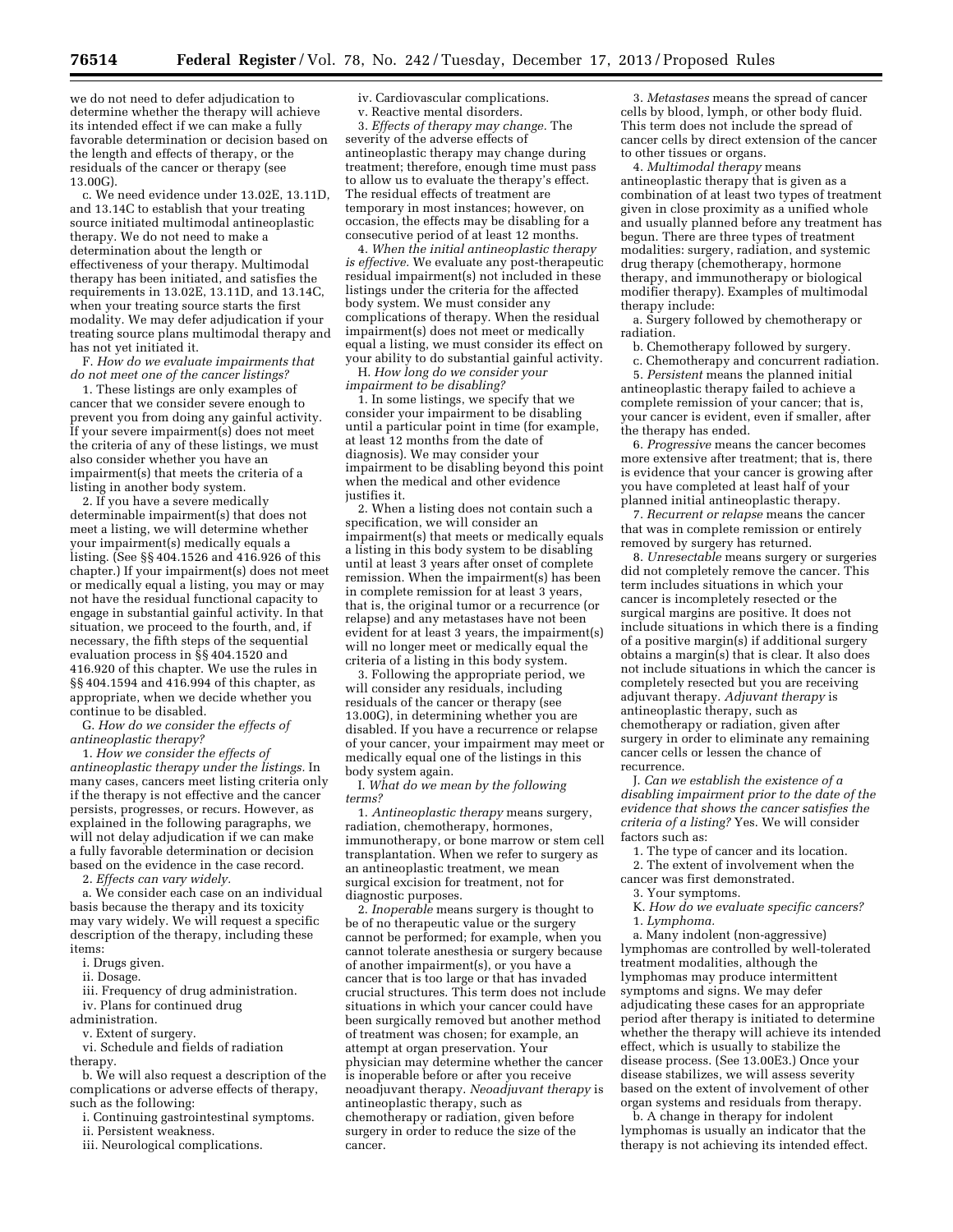However, your impairment will not meet the requirements of 13.05A2 if your therapy is changed solely because you or your physician chooses to change it and not because of a failure to achieve stability.

c. We consider Hodgkin lymphoma that recurs more than 12 months after completing initial antineoplastic therapy to be a new disease rather than a recurrence.

2. *Leukemia.* 

a. *Acute leukemia.* The initial diagnosis of acute leukemia, including the accelerated or blast phase of chronic myelogenous (granulocytic) leukemia, is based on definitive bone marrow examination. Additional diagnostic information is based on chromosomal analysis, cytochemical and surface marker studies on the abnormal cells, or other methods consistent with the prevailing state of medical knowledge and clinical practice. Recurrent disease must be documented by peripheral blood, bone marrow, or cerebrospinal fluid examination, or by testicular biopsy. The initial and follow-up pathology reports should be included.

b. *Chronic myelogenous leukemia (CML).*  We need a diagnosis of CML based on documented granulocytosis, including immature forms such as differentiated or undifferentiated myelocytes and myeloblasts, and a chromosomal analysis that demonstrates the Philadelphia chromosome. In the absence of a chromosomal analysis, or if the Philadelphia chromosome is not present, the diagnosis may be made by other methods consistent with the prevailing state of medical knowledge and clinical practice. The requirement for CML in the accelerated or blast phase is met in 13.06B if laboratory findings show the proportion of blast (immature) cells in the peripheral blood or bone marrow is 10 percent or greater.

c. *Chronic lymphocytic leukemia.* 

i. We require the diagnosis of chronic lymphocytic leukemia (CLL) to be documented by evidence of a chronic lymphocytosis of at least 10,000 cells/mm3 for 3 months or longer, or other acceptable diagnostic techniques consistent with the prevailing state of medical knowledge and clinical practice.

ii. We evaluate the complications and residual impairment(s) from CLL under the appropriate listings, such as 13.05A2 or the hematological listings (7.00).

d. *Elevated white cell count.* In cases of chronic leukemia (either myelogenous or lymphocytic), an elevated white cell count, in itself, is not a factor in determining the severity of the impairment.

3. *Macroglobulinemia or heavy chain disease.* We require the diagnosis of these diseases to be confirmed by protein electrophoresis or immunoelectrophoresis. We evaluate the resulting impairment(s) under the appropriate listings, such as 13.05A2 or the hematological listings (7.00).

4. *Primary breast cancer.* 

a. We evaluate bilateral primary breast cancer (synchronous or metachronous) under 13.10A, which covers local primary disease, and not as a primary disease that has metastasized.

b. We evaluate secondary lymphedema that results from antineoplastic therapy for breast

cancer under 13.10E if the lymphedema is treated by surgery to salvage or restore the functioning of an upper extremity. Secondary lymphedema is edema that results from obstruction or destruction of normal lymphatic channels. We may not restrict our determination of the onset of disability to the date of the surgery; we may establish an earlier onset date of disability if the evidence in your case record supports such a finding.

5. *Carcinoma-in-situ.* Carcinoma-in-situ, or preinvasive carcinoma, usually responds to treatment. When we use the term ''carcinoma'' in these listings, it does not include carcinoma-in-situ.

6. *Primary central nervous system (CNS) cancers.* We use the criteria in 13.13 to evaluate cancers that originate within the CNS (that is, brain and spinal cord cancers).

a. The CNS cancers listed in 13.13A1 are highly malignant and respond poorly to treatment, and therefore we do not require additional criteria to evaluate them.

b. We consider a CNS tumor to be malignant if it is classified as Grade II, Grade III, or Grade IV under the World Health Organization (WHO) classification of tumors of the CNS (*WHO Classification of Tumours of the Central Nervous System,* 2007).

c. We evaluate benign (Grade I) CNS tumors under 11.05. We evaluate metastasized CNS cancers from non-CNS sites under the primary cancers (see 13.00C). We evaluate any complications of CNS cancers, such as resultant neurological or psychological impairments, under the criteria for the affected body system.

7. *Primary peritoneal carcinoma.* We use the criteria in 13.23E to evaluate primary peritoneal carcinoma in women because this cancer is often indistinguishable from ovarian cancer and is generally treated the same way as ovarian cancer. We use the criteria in 13.15A to evaluate primary peritoneal carcinoma in men because many of these cases are similar to malignant mesothelioma.

8. *Prostate cancer.* We exclude ''biochemical recurrence'' in 13.24A, which is defined as an increase in the serum prostate-specific antigen (PSA) level following the completion of antineoplastic therapy. We need corroborating evidence to document recurrence, such as radiological studies or findings on physical examination.

9. *Melanoma.* We evaluate malignant melanoma that affects the skin (cutaneous melanoma), eye (ocular melanoma), or mucosal membranes (mucosal melanoma) under 13.29. We evaluate melanoma that is not malignant that affects the skin (benign melanocytic tumor) under the listings in 8.00 or other affected body systems.

L. *How do we evaluate cancer treated by bone marrow or stem cell transplantation, including transplantation using stem cells from umbilical cord blood?* Bone marrow or stem cell transplantation is performed for a variety of cancers. We require the transplantation occur before we evaluate it under these listings. We do not need to restrict our determination of the onset of disability to the date of the transplantation (13.05, 13.06, or 13.07) or the date of first treatment under the treatment plan that includes transplantation  $(13.28)$ . We may be able to establish an earlier onset date of disability due to your transplantation if the evidence in your case record supports such a finding.

1. *Acute leukemia (including T-cell lymphoblastic lymphoma) or accelerated or blast phase of CML.* If you undergo bone marrow or stem cell transplantation for any of these disorders, we will consider you to be disabled until at least 24 months from the date of diagnosis or relapse, or at least 12 months from the date of transplantation, whichever is later.

2. *Lymphoma, multiple myeloma, or chronic phase of CML.* If you undergo bone marrow or stem cell transplantation for any of these disorders, we will consider you to be disabled until at least 12 months from the date of transplantation.

3. *Other cancers.* We will evaluate any other cancer treated with bone marrow or stem cell transplantation under 13.28, regardless of whether there is another listing that addresses that impairment. The length of time we will consider you to be disabled depends on whether you undergo allogeneic or autologous transplantation.

a. *Allogeneic bone marrow or stem cell transplantation.* If you undergo allogeneic transplantation (transplantation from an unrelated donor or a related donor other than an identical twin), we will consider you to be disabled until at least 12 months from the date of transplantation.

b. *Autologous bone marrow or stem cell transplantation.* If you undergo autologous transplantation (transplantation of your own cells or cells from your identical twin (syngeneic transplantation)), we will consider you to be disabled until at least 12 months from the date of the first treatment under the treatment plan that includes transplantation. The first treatment usually refers to the initial therapy given to prepare you for transplantation.

4. *Evaluating disability after the appropriate time period has elapsed.* We consider any residual impairment(s), such as complications arising from:

a. Graft-versus-host (GVH) disease.

b. Immunosuppressant therapy, such as frequent infections.

c. Significant deterioration of other organ systems.

13.01 Category of Impairments, Cancer (Malignant Neoplastic Diseases)

13.02 *Soft tissue cancers of the head and neck (except salivary glands—13.08—and thyroid gland—13.09).* 

\* \* \* \* \* B. Persistent or recurrent disease following initial antineoplastic therapy, except persistence or recurrence in the true vocal cord. OR

C. With metastases beyond the regional lymph nodes.

OR

D. Small-cell (oat cell) carcinoma. OR

E. Soft tissue cancers originating in the head and neck treated with multimodal antineoplastic therapy (see 13.00E3c). Consider under a disability until at least 18 months from the date of diagnosis. Thereafter, evaluate any residual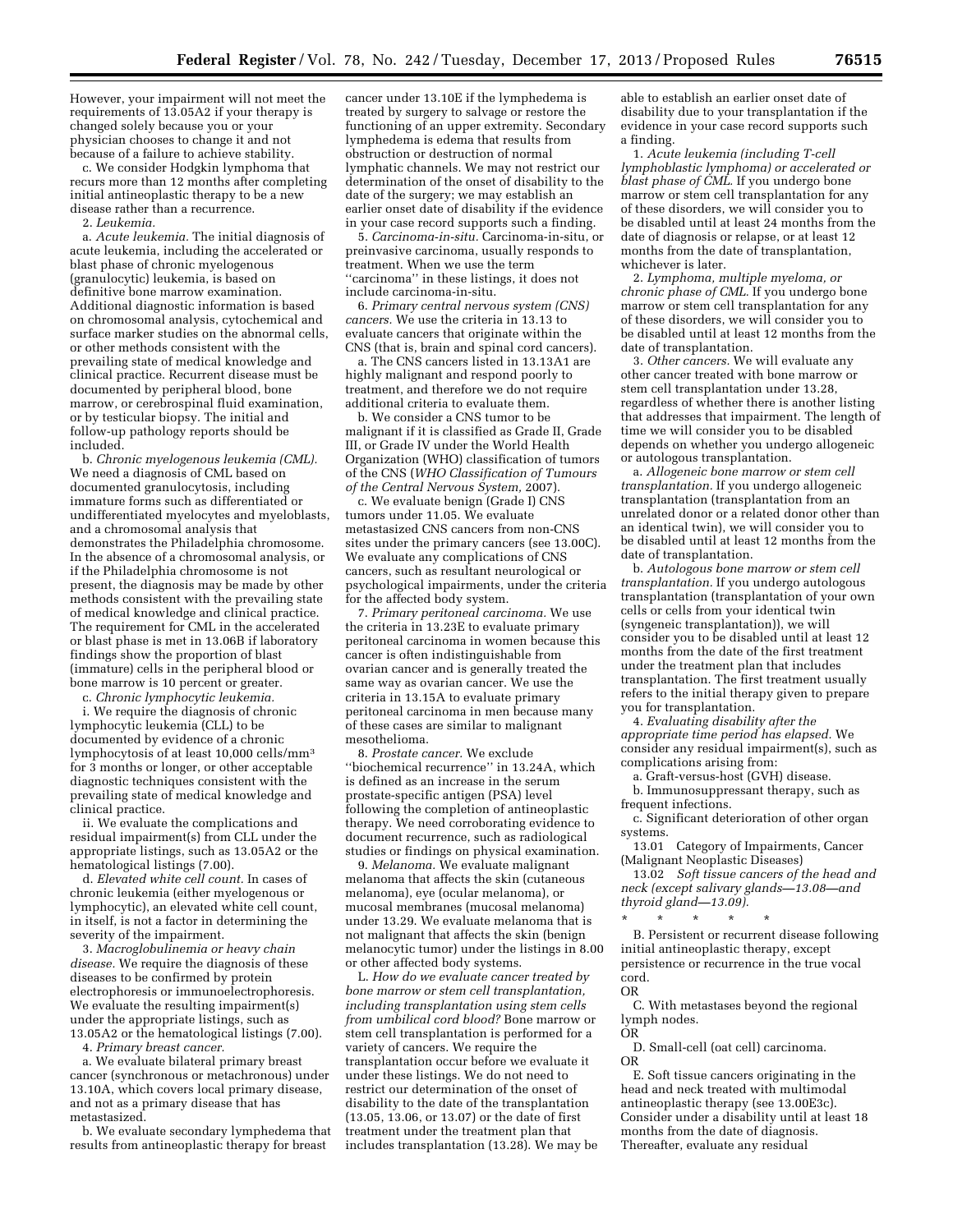impairment(s) under the criteria for the affected body system. 13.03 *Skin (except malignant* 

*melanoma—13.29).* 

\* \* \* \* \*

B. Carcinoma invading deep extradermal structures (for example, skeletal muscle, cartilage, or bone).

\* \* \* \* \* 13.05 *Lymphoma (including mycosis* 

*fungoides, but excluding T-cell lymphoblastic lymphoma—13.06).* (See 13.00K1 and 13.00K2c.)

A. Non-Hodgkin lymphoma, as described in 1, 2, or 3:

\* \* \* \* \*

2. Indolent lymphoma (including mycosis fungoides and follicular small cleaved cell) requiring initiation of more than one (single mode or multimodal) antineoplastic treatment regimen within a period of 12 consecutive months. Consider under a disability from at least the date of initiation of the treatment regimen that failed within 12 months.

3. Mantle cell lymphoma.

OR

B. Hodgkin lymphoma with failure to achieve clinically complete remission, or recurrent disease within 12 months of completing initial antineoplastic therapy. \* \* \* \* \*

13.06 *Leukemia.* (See 13.00K2.) \* \* \* \* \*  $B. * * * *$ 1. Accelerated or blast phase (see 13.00K2b).

\* \* \* \* \*

13.10 *Breast (except sarcoma—13.04).*  (See 13.00K4.)

A. Locally advanced cancer (inflammatory carcinoma, cancer of any size with direct extension to the chest wall or skin, or cancer of any size with metastases to the ipsilateral internal mammary nodes).

\* \* \* \* \*

 $C. * * * *$ 

OR

D. Small-cell (oat cell) carcinoma. OR

E. With secondary lymphedema that is caused by antineoplastic therapy and treated by surgery to salvage or restore the functioning of an upper extremity. (See 13.00K4b.) Consider under a disability until at least 12 months from the date of the surgery that treated the secondary lymphedema. Thereafter, evaluate any residual impairment(s) under the criteria for the affected body system.

13.11 *Skeletal system*—sarcoma.

\* \* \* \* \*

B. Recurrent cancer (except local recurrence) after initial antineoplastic therapy.

\* \* \* \* \*

D. All other cancers originating in bone with multimodal antineoplastic therapy (see 13.00E3c). Consider under a disability for 12 months from the date of diagnosis. Thereafter, evaluate any residual impairment(s) under the criteria for the affected body system.

13.12 *Maxilla, orbit, or temporal fossa.*  \* \* \* \* \*

C. Cancer with extension to the orbit, meninges, sinuses, or base of the skull.

13.13 *Nervous system.* (See 13.00K6.)

A. Primary central nervous system (CNS; that is, brain and spinal cord) cancers, as described in 1, 2, or 3:

1. Glioblastoma multiforme,

ependymoblastoma, and diffuse intrinsic brain stem gliomas (see 13.00K6a).

2. Any Grade III or Grade IV CNS cancer (see 13.00K6b), including astrocytomas, sarcomas, and medulloblastoma and other primitive neuroectodermal tumors (PNETs). 3. Any primary CNS cancer, as described

in a or b: a. Metastatic.

b. Progressive or recurrent following initial antineoplastic therapy.

OR B. Primary peripheral nerve or spinal root cancers, as described in 1 or 2:

1. Metastatic.

2. Progressive or recurrent following initial antineoplastic therapy.

13.14 *Lungs.* 

\* \* \* \* \* C. Carcinoma of the superior sulcus (including Pancoast tumors) with multimodal antineoplastic therapy (see 13.00E3c). Consider under a disability until at least 18 months from the date of diagnosis. Thereafter, evaluate any residual impairment(s) under the criteria for the affected body system.

13.15 *Pleura or mediastinum.* 

- \* \* \* \* \*
- B. \* \* \* OR
- 

C. Small-cell (oat cell) carcinoma. 13.16 *Esophagus or stomach.* 

- \* \* \* \* \*
- $B. * * * *$
- OR

C. Small-cell (oat cell) carcinoma. 13.17 *Small intestine*—carcinoma, sarcoma, or carcinoid. \* \* \* \* \*

B. \* \* \*

OR

C. Small-cell (oat cell) carcinoma. 13.18 *Large intestine (from ileocecal valve to and including anal canal).* 

\* \* \* \* \* C. \* \* \*

OR

D. Small-cell (oat cell) carcinoma. 13.19 *Liver or gallbladder*—cancer of the liver, gallbladder, or bile ducts. 13.20 *Pancreas.* 

\* \* \* \* \*

B. Islet cell carcinoma that is physiologically active and is either inoperable or unresectable. \* \* \* \* \*

13.22 *Urinary bladder*—carcinoma.

- \* \* \* \* \*
- D. \* \* \* OR

E. Small-cell (oat cell) carcinoma.

13.23 *Cancers of the female genital tract*—carcinoma or sarcoma (including primary peritoneal carcinoma). \* \* \* \* \*

B. Uterine cervix, as described in 1, 2, or 3:

1. Extending to the pelvic wall, lower portion of the vagina, or adjacent or distant organs.

2. Persistent or recurrent following initial antineoplastic therapy.

3. With metastases to distant (for example, para-aortic or supraclavicular) lymph nodes. \* \* \* \* \*

E. Ovaries, as described in 1 or 2:

1. All cancers except germ-cell cancers, with at least one of the following:

a. Extension beyond the pelvis; for example, implants on, or direct extension to, peritoneal, omental, or bowel surfaces.

b. Metastases to or beyond the regional lymph nodes.

c. Recurrent following initial antineoplastic therapy.

2. Germ-cell cancers—progressive or recurrent following initial antineoplastic therapy. OR

F. Small-cell (oat cell) carcinoma.

13.24 *Prostate gland*—carcinoma. A. Progressive or recurrent (not including biochemical recurrence) despite initial hormonal intervention. (See 13.00K8.) OR

- B. \* \* \*
- OR

C. Small-cell (oat cell) carcinoma. 13.25 *Testicles*—cancer with metastatic disease progressive or recurrent following initial chemotherapy.

\* \* \* \* \*

13.28 *Cancer treated by bone marrow or stem cell transplantation.* (See 13.00L.) \* \* \* \* \*

13.29 *Malignant melanoma* (including skin, ocular, or mucosal melanomas), as described in either A or B:

A. Recurrent (except an additional primary melanoma at a different site, which is not considered to be recurrent disease) following either 1, 2, or 3:

1. Wide excision (skin melanoma).

2. Enucleation of the eye (ocular melanoma).

3. Complete surgical excision (mucosal melanoma).

OR

B. With metastases as described in 1, 2, or 3:

1. Metastases to one or more clinically apparent nodes; that is, nodes that are detected by imaging studies (excluding lymphoscintigraphy) or by clinical evaluation (palpable).

2. If the nodes are not clinically apparent, with metastases to four or more nodes. 3. Metastases to adjacent skin (satellite lesions) or distant sites.

\* \* \* \* \* Part B

*113.00 Cancer (Malignant Neoplastic Diseases)* 

\* \* \* \* \*

\* \* \* \* \*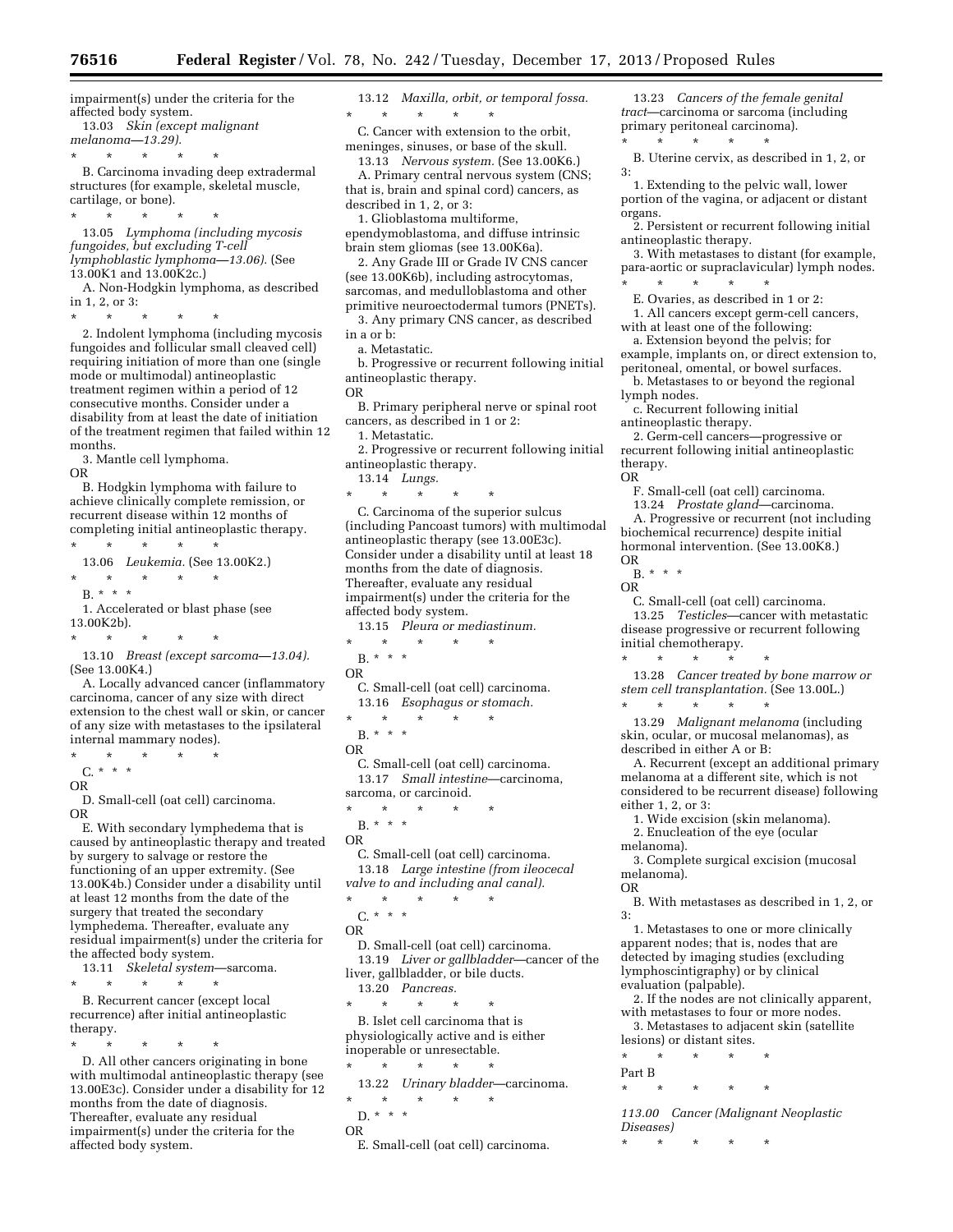#### **113.00 CANCER (MALIGNANT NEOPLASTIC DISEASES)**

A. *What impairments do these listings cover?* We use these listings to evaluate all cancers (malignant neoplastic diseases), except certain cancers associated with human immunodeficiency virus (HIV) infection. If you have HIV infection, we use the criteria in 114.08E to evaluate carcinoma of the cervix, Kaposi sarcoma, lymphoma, and squamous cell carcinoma of the anal canal and anal margin.

B. *What do we consider when we evaluate cancer under these listings?* We will consider factors including:

1. Origin of the cancer.

2. Extent of involvement.

3. Duration, frequency, and response to antineoplastic therapy.

4. Effects of any post-therapeutic residuals. C. *How do we apply these listings?* We apply the criteria in a specific listing to a cancer originating from that specific site.

D. *What evidence do we need?* 

1. We need medical evidence that specifies the type, extent, and site of the primary, recurrent, or metastatic lesion. In the rare situation in which the primary site cannot be identified, we will use evidence documenting the site(s) of metastasis to evaluate the impairment under 13.27 in part A.

2. For operative procedures, including a biopsy or a needle aspiration, we generally need a copy of both the:

a. Operative note, and

b. Pathology report.

3. When we cannot get these documents, we will accept the summary of hospitalization(s) or other medical reports. This evidence should include details of the findings at surgery and, when appropriate, the pathological findings.

4. In some situations, we may also need evidence about recurrence, persistence, or progression of the cancer, the response to therapy, and any significant residuals. (See 113.00G.)

E. *When do we need longitudinal evidence?*  1. *Cancer with distant metastases.* Most cancer of childhood consists of a local lesion with metastases to regional lymph nodes and, less often, distant metastases. We generally do not need longitudinal evidence for cancer that has metastasized beyond the regional lymph nodes because this cancer usually meets the requirements of a listing. Exceptions are for cancer with distant metastases that is expected to respond to antineoplastic therapy. For these exceptions, we usually need a longitudinal record of 3 months after therapy starts to determine whether the therapy achieved its intended effect, and whether this effect is likely to persist.

2. *Other cancers.* When there are no distant metastases, many of the listings require that we consider your response to initial antineoplastic therapy; that is, the initial planned treatment regimen. This therapy may consist of a single modality or a combination of modalities; that is, multimodal therapy (see 113.00I3).

3. *Types of treatment.* 

a. Whenever the initial planned therapy is a single modality, enough time must pass to

allow a determination about whether the therapy will achieve its intended effect. If the treatment fails, the failure often happens within 6 months after treatment starts, and there will often be a change in the treatment regimen.

b. Whenever the initial planned therapy is multimodal, we usually cannot make a determination about the effectiveness of the therapy until we can determine the effects of all the planned modalities. In some cases, we may need to defer adjudication until we can assess the effectiveness of therapy. However, we do not need to defer adjudication to determine whether the therapy will achieve its intended effect if we can make a fully favorable determination or decision based on the length and effects of therapy, or the residuals of the cancer or therapy (see 113.00G).

F. *How do we evaluate impairments that do not meet one of the cancer listings?* 

1. These listings are only examples of cancers that we consider severe enough to result in marked and severe functional limitations. If your severe impairment(s) does not meet the criteria of any of these listings, we must also consider whether you have an impairment(s) that meets the criteria of a listing in another body system.

2. If you have a severe medically determinable impairment(s) that does not meet a listing, we will determine whether your impairment(s) medically equals a listing. (See §§ 404.1526 and 416.926 of this chapter.) If it does not, we will also consider whether you have an impairment(s) that functionally equals the listings. (See § 416.926a of this chapter.) We use the rules in § 416.994a of this chapter when we decide whether you continue to be disabled.

G. *How do we consider the effects of antineoplastic therapy?* 

1. *How we consider the effects of therapy under the listings.* In many cases, cancers meet listing criteria only if the therapy is not effective and the cancer persists, progresses, or recurs. However, as explained in the following paragraphs, we will not delay adjudication if we can make a fully favorable determination or decision based on the evidence in the case record.

2. *Effects can vary widely.* 

a. We consider each case on an individual basis because the therapy and its toxicity may vary widely. We will request a specific description of the therapy, including these items:

i. Drugs given.

ii. Dosage.

iii. Frequency of drug administration. iv. Plans for continued drug

administration.

v. Extent of surgery.

vi. Schedule and fields of radiation therapy.

b. We will also request a description of the complications or adverse effects of therapy, such as the following:

i. Continuing gastrointestinal symptoms.

ii. Persistent weakness.

iii. Neurological complications.

iv. Cardiovascular complications.

v. Reactive mental disorders.

3. *Effects of therapy may change.* The severity of the adverse effects of

antineoplastic therapy may change during treatment; therefore, enough time must pass to allow us to evaluate the therapy's effect. The residual effects of treatment are temporary in most instances; however, on occasion, the effects may be disabling for a consecutive period of at least 12 months.

4. *When the initial antineoplastic therapy is effective.* We evaluate any post-therapeutic residual impairment(s) not included in these listings under the criteria for the affected body system. We must consider any complications of therapy. When the residual impairment(s) does not meet a listing, we must consider whether it medically equals a listing, or, as appropriate, functionally equals the listings.

H. *How long do we consider your impairment to be disabling?* 

1. In some listings, we specify that we will consider your impairment to be disabling until a particular point in time (for example, at least 12 months from the date of diagnosis). We may consider your impairment to be disabling beyond this point when the medical and other evidence justifies it.

2. When a listing does not contain such a specification, we will consider an impairment(s) that meets or medically equals a listing in this body system to be disabling until at least 3 years after onset of complete remission. When the impairment(s) has been in complete remission for at least 3 years, that is, the original tumor or a recurrence (or relapse) and any metastases have not been evident for at least 3 years, the impairment(s) will no longer meet or medically equal the criteria of a listing in this body system.

3. Following the appropriate period, we will consider any residuals, including residuals of the cancer or therapy (see 113.00G), in determining whether you are disabled. If you have a recurrence or relapse of your cancer, your impairment may meet or medically equal one of the listings in this body system again.

I. *What do we mean by the following terms?* 

1. *Antineoplastic therapy* means surgery, radiation, chemotherapy, hormones, immunotherapy, or bone marrow or stem cell transplantation. When we refer to surgery as an antineoplastic treatment, we mean surgical excision for treatment, not for diagnostic purposes.

2. *Metastases* means the spread of cancer cells by blood, lymph, or other body fluid. This term does not include the spread of cancer cells by direct extension of the cancer to other tissues or organs.

3. *Multimodal therapy* means antineoplastic therapy that is given as a combination of at least two types of treatment given in close proximity as a unified whole and usually planned before any treatment has begun. There are three types of treatment modalities: surgery, radiation, and systemic drug therapy (chemotherapy, hormone therapy, and immunotherapy or biological modifier therapy). Examples of multimodal therapy include:

a. Surgery followed by chemotherapy or radiation.

b. Chemotherapy followed by surgery.

c. Chemotherapy and concurrent radiation.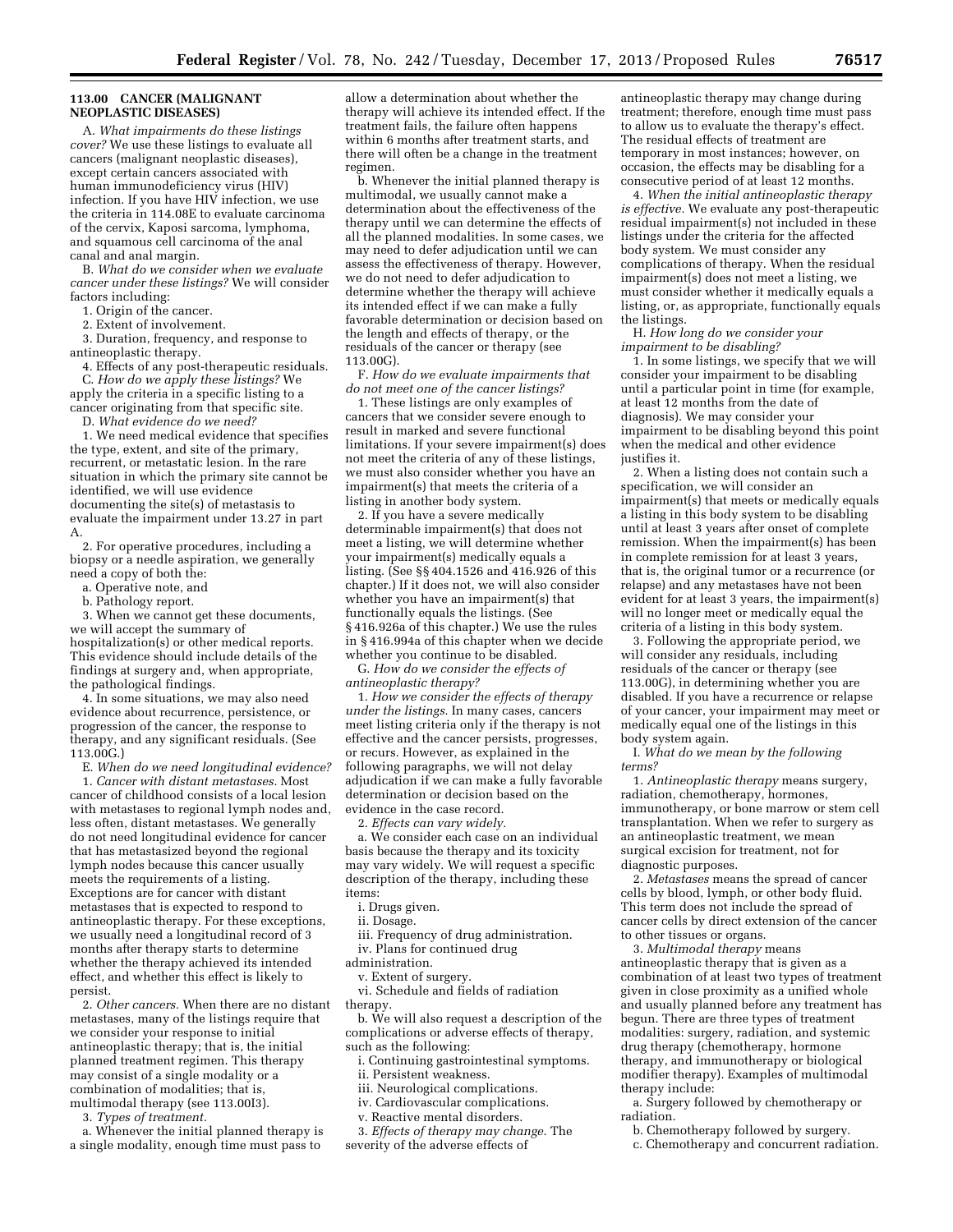4. *Persistent* means the planned initial antineoplastic therapy failed to achieve a complete remission of your cancer; that is, your cancer is evident, even if smaller, after the therapy has ended.

5. *Progressive* means the cancer becomes more extensive after treatment; that is, there is evidence that your cancer is growing after you have completed at least half of your planned initial antineoplastic therapy.

6. *Recurrent or relapse means* a cancer that was in complete remission or entirely removed by surgery has returned.

J. *Can we establish the existence of a disabling impairment prior to the date of the evidence that shows the cancer satisfies the criteria of a listing?* Yes. We will consider factors such as:

1. The type of cancer and its location. 2. The extent of involvement when the

cancer was first demonstrated. 3. Your symptoms.

K. *How do we evaluate specific cancers?* 

1. *Lymphoma.* 

a. We provide criteria for evaluating lymphomas that are disseminated or have not responded to antineoplastic therapy in 113.05.

b. Lymphoblastic lymphoma is treated with leukemia-based protocols, so we evaluate this type of cancer under 113.06.

2. *Leukemia.* 

a. *Acute leukemia.* The initial diagnosis of acute leukemia, including the accelerated or blast phase of chronic myelogenous (granulocytic) leukemia, is based on definitive bone marrow examination. Additional diagnostic information is based on chromosomal analysis, cytochemical and surface marker studies on the abnormal cells, or other methods consistent with the prevailing state of medical knowledge and clinical practice. Recurrent disease must be documented by peripheral blood, bone marrow, or cerebrospinal fluid examination, or by testicular biopsy. The initial and follow-up pathology reports should be included.

b. *Chronic myelogenous leukemia (CML).*  We need a diagnosis of CML based on documented granulocytosis, including immature forms such as differentiated or undifferentiated myelocytes and myeloblasts, and a chromosomal analysis that demonstrates the Philadelphia chromosome. In the absence of a chromosomal analysis, or if the Philadelphia chromosome is not present, the diagnosis may be made by other methods consistent with the prevailing state of medical knowledge and clinical practice. The requirement for CML in the accelerated or blast phase is met in 113.06B if laboratory findings show the proportion of blast (immature) cells in the peripheral blood or bone marrow is 10 percent or greater.

c. *Juvenile chronic myelogenous leukemia (JCML).* JCML is a rare, Philadelphiachromosome-negative childhood leukemia that is aggressive and clinically similar to acute myelogenous leukemia. We evaluate JCML under 113.06A.

d. *Elevated white cell count.* In cases of chronic leukemia, an elevated white cell count, in itself, is not a factor in determining the severity of the impairment.

3. *Malignant solid tumors.* The tumors we consider under 113.03 include the

histiocytosis syndromes except for solitary eosinophilic granuloma. We do not evaluate thyroid cancer (see 113.09), retinoblastomas (see 113.12), primary central nervous system (CNS) cancers (see 113.13), or neuroblastomas (see 113.21) under this listing.

4. *Primary central nervous system (CNS) cancers.* We use the criteria in 113.13 to evaluate cancers that originate within the CNS (that is, brain and spinal cord cancers).

a. The CNS cancers listed in 113.13A are highly malignant and respond poorly to treatment, and therefore we do not require additional criteria to evaluate them.

b. We consider a CNS tumor to be malignant if it is classified as Grade II, Grade III, or Grade IV under the World Health Organization (WHO) classification of tumors of the CNS (*WHO Classification of Tumours of the Central Nervous System,* 2007).

c. We evaluate benign (Grade I) CNS tumors under 111.05. We evaluate metastasized CNS cancers from non-CNS sites under the primary cancers (see 113.00C). We evaluate any complications of CNS cancers, such as resultant neurological or psychological impairments, under the criteria for the affected body system.

5. *Retinoblastoma.* The treatment for bilateral retinoblastoma usually results in a visual impairment. We will evaluate any resulting visual impairment under 102.02.

6. *Melanoma.* We evaluate malignant melanoma that affects the skin (cutaneous melanoma), eye (ocular melanoma), or mucosal membranes (mucosal melanoma) under 113.29. We evaluate melanoma that is not malignant that affects the skin (benign melanocytic tumor) under the listings in 108.00 or other affected body systems.

L. *How do we evaluate cancer treated by bone marrow or stem cell transplantation, including transplantation using stem cells from umbilical cord blood?* Bone marrow or stem cell transplantation is performed for a variety of cancers. We require the transplantation occur before we evaluate it under these listings. We do not need to restrict our determination of the onset of disability to the date of transplantation (113.05 or 113.06). We may be able to establish an earlier onset date of disability due to your transplantation if the evidence in your case record supports such a finding.

1. *Acute leukemia (including all types of lymphoblastic lymphomas lymphoblastic lymphoma and JCML) or accelerated or blast phase of CML.* If you undergo bone marrow or stem cell transplantation for any of these disorders, we will consider you to be disabled until at least 24 months from the date of diagnosis or relapse, or at least 12 months from the date of transplantation, whichever is later.

2. *Lymphoma or chronic phase of CML.* If you undergo bone marrow or stem cell transplantation for any of these disorders, we will consider you to be disabled until at least 12 months from the date of transplantation.

3. *Evaluating disability after the appropriate time period has elapsed.* We consider any residual impairment(s), such as complications arising from:

a. Graft-versus-host (GVH) disease. b. Immunosuppressant therapy, such as frequent infections.

c. Significant deterioration of other organ systems.

113.01 Category of Impairments, Cancer (Malignant Neoplastic Diseases)

113.03 *Malignant solid tumors.* Consider under a disability:

A. For 24 months from the date of initial diagnosis. Thereafter, evaluate any residual impairment(s) under the criteria for the affected body system. OR

B. For 24 months from the date of recurrence of active disease. Thereafter, evaluate any residual impairment(s) under the criteria for the affected body system.

113.05 *Lymphoma (excluding all types of lymphoblastic lymphomas—113.06).* (See 113.00K1.)

A. Non-Hodgkin lymphoma (including Burkitt and anaplastic large cell), with either 1 or 2:

1. Bone marrow, brain, spinal cord, liver, or lung involvement at initial diagnosis. Consider under a disability for 24 months from the date of diagnosis. Thereafter, evaluate under 113.05A2, or any residual impairments(s) under the criteria for the affected body system.

2. Persistent or recurrent following initial antineoplastic therapy.

OR

B. Hodgkin lymphoma, with either 1 or 2: 1. Bone marrow, brain, spinal cord, liver, or lung involvement at initial diagnosis. Consider under a disability for 24 months from the date of diagnosis. Thereafter, evaluate under 113.05B2, or any residual impairment(s) under the criteria for the affected body system.

2. Persistent or recurrent following initial antineoplastic therapy.

OR C. \* \* \*

OR

D. Mantle cell lymphoma.

113.06 *Leukemia.* (See 113.00K2.)

A. Acute leukemia (including all types of lymphoblastic lymphomas and juvenile chronic myelogenous leukemia (JCML)). OR

B. \* \* \*

1. Accelerated or blast phase (see 113.00K2b).

\* \* \* \* \* 113.13 *Nervous system.* (See 113.00K4.) Primary central nervous system (CNS; that is, brain and spinal cord) cancers, as described in A, B, or C:

A. Glioblastoma multiforme, ependymoblastoma, and diffuse intrinsic brain stem gliomas (see 113.00K4a).

B. Any Grade III or Grade IV CNS cancer (see 113.00K4b), including astrocytomas, sarcomas, and medulloblastoma and other primitive neuroectodermal tumors (PNETs).

C. Any primary CNS cancer, as described in 1 or 2:

1. Metastatic.

2. Progressive or recurrent following initial antineoplastic therapy.

\* \* \* \* \* 113.29 *Malignant melanoma* (including

skin, ocular, or mucosal melanomas), as described in either A or B:

A. Recurrent (except an additional primary melanoma at a different site, which is not